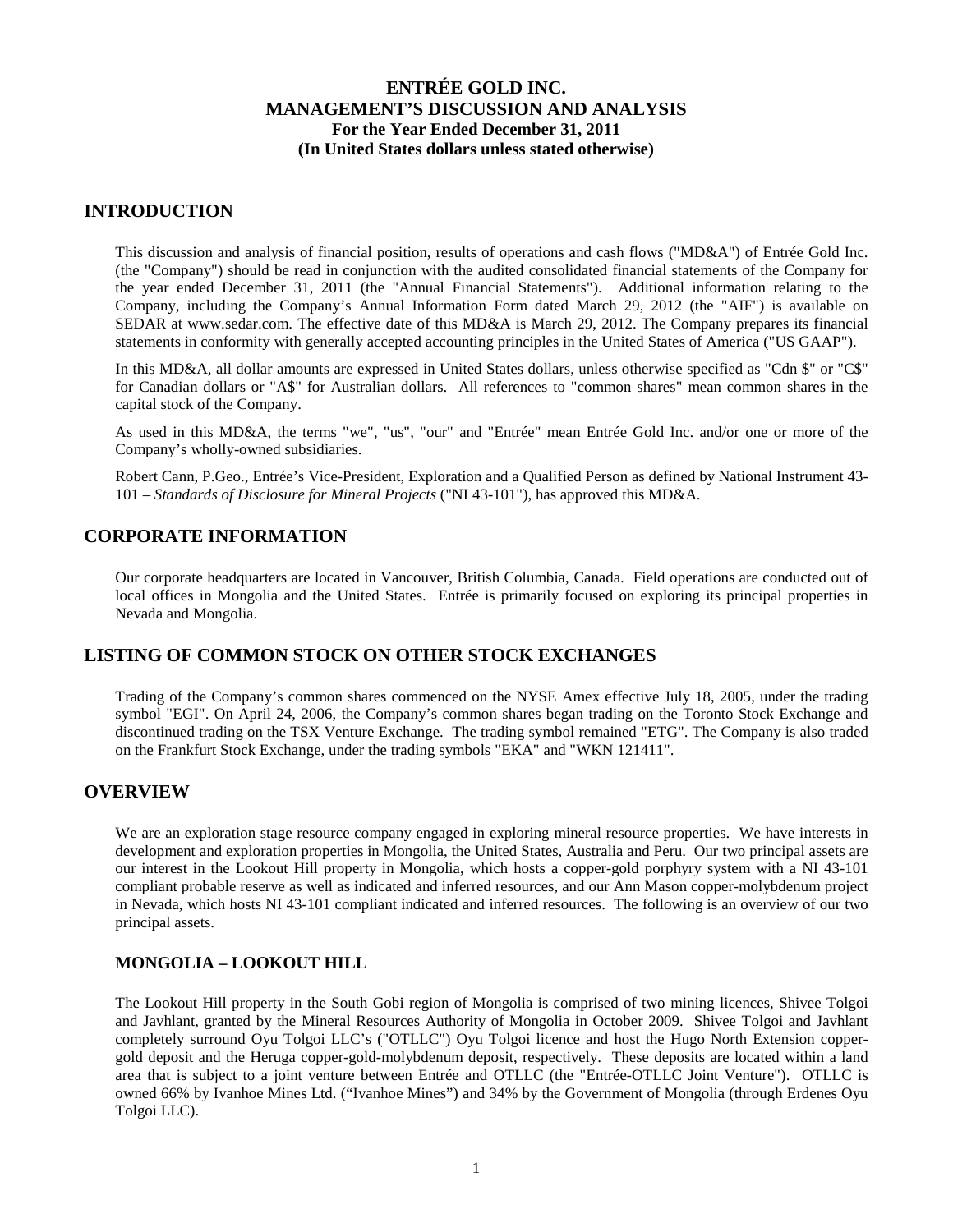The Shivee Tolgoi and Javhlant mining licences are divided between Entrée and the Entrée-OTLLC Joint Venture as follows:

- The Entrée-OTLLC Joint Venture covers 39,807 hectares consisting of the eastern portion of Shivee Tolgoi and all of the Javhlant mining licence (the "Joint Venture Property"). The Joint Venture Property is contiguous with, and on three sides (to the north, east and south) surrounds OTLLC's Oyu Tolgoi mining licence. The Joint Venture Property hosts the Hugo North Extension deposit and the Heruga deposit.
- The portion of the Shivee Tolgoi mining licence outside of the Joint Venture Property ("Shivee West") covers an area of 35,173 hectares. Shivee West is 100% owned by Entrée but is subject to a first right of refusal by OTLLC.

The illustration below depicts the different areas of Lookout Hill:



### *Entrée-OTLLC Joint Venture*

In October 2004, the Company entered into an arm's-length Equity Participation and Earn-In Agreement (the "Earn-In Agreement") with Ivanhoe Mines. Under the Earn-In Agreement, Ivanhoe Mines agreed to purchase equity securities of the Company, and was granted the right to earn an interest in the Joint Venture Property. Most of Ivanhoe Mines' rights and obligations under the Earn-In Agreement were subsequently assigned by Ivanhoe Mines to what was then its wholly-owned subsidiary, OTLLC. The Government of Mongolia subsequently acquired from Ivanhoe Mines a 34% interest in OTLLC, which is also the title holder of the Oyu Tolgoi mining licence, illustrated in the map above.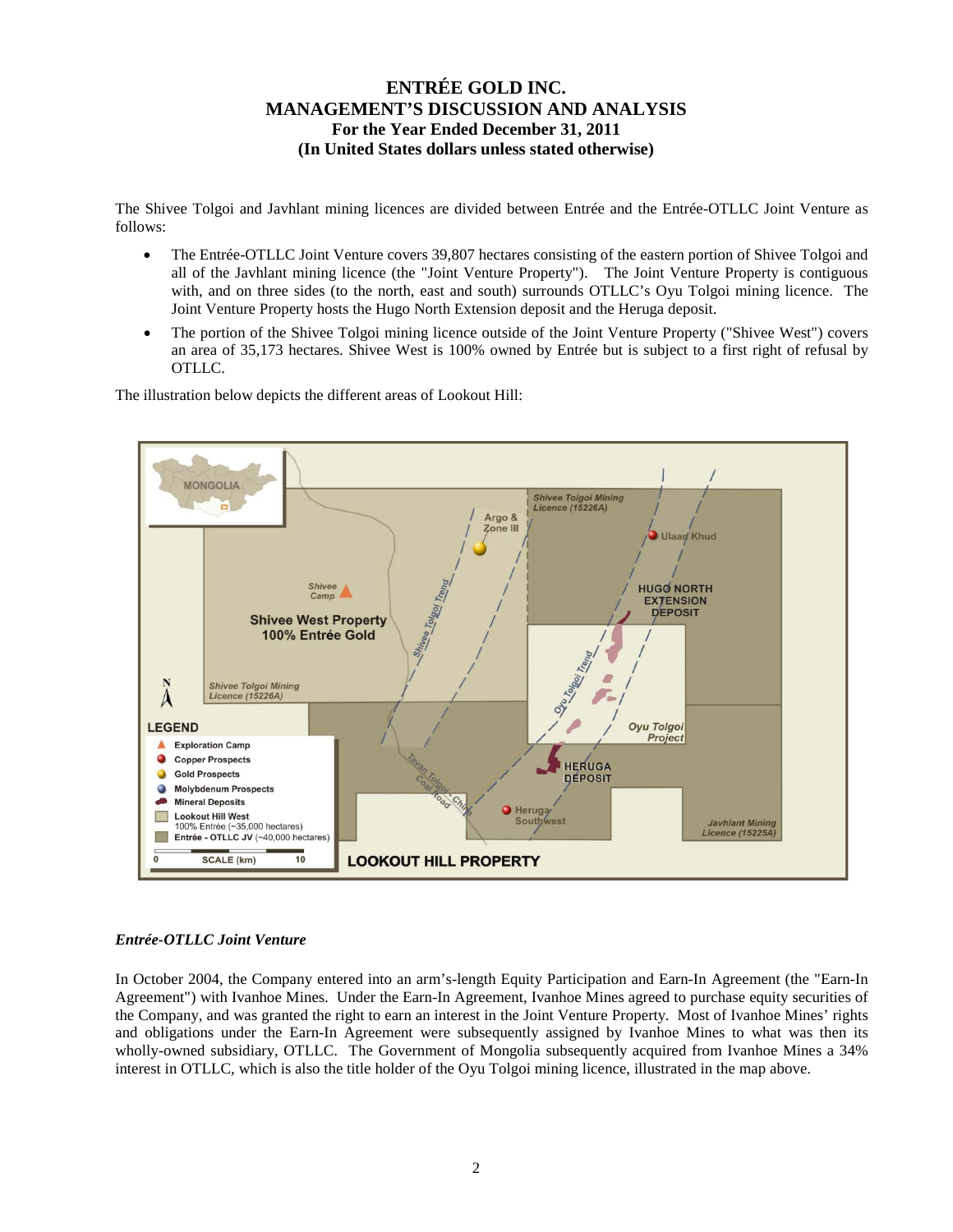OTLLC undertook an exploration program which established the presence of two significant resources on the Joint Venture Property: the Hugo North Extension deposit immediately to the north of the Oyu Tolgoi mining licence and the Heruga deposit immediately to the south of the Oyu Tolgoi mining licence.

On June 30, 2008, OTLLC gave notice that it had completed its earn-in obligations by expending a total of \$35 million on exploration on the Joint Venture Property. OTLLC earned an 80% interest in all minerals extracted below a subsurface depth of 560 metres from the Joint Venture Property and a 70% interest in all minerals extracted from surface to a depth of 560 metres from the Joint Venture Property. In accordance with the Earn-In Agreement, Entrée and OTLLC formed the Entrée-OTLLC Joint Venture on terms annexed to the Earn-In Agreement.

Under the terms of the Entrée-OTLLC Joint Venture, Entrée may be carried through to production, at its election, by debt financing from OTLLC with interest accruing at OTLLC's actual cost of capital or prime +2%, whichever is less, at the date of the advance. Debt repayment may be made in whole or in part from (and only from) 90% of monthly available cash flow arising from sale of Entrée's share of products. Such amounts will be applied first to payment of accrued interest and then to repayment of principal. Available cash flow means all net proceeds of sale of Entrée's share of products in a month less Entrée's share of costs of operations for the month.

At December 31, 2011, Ivanhoe Mines owned approximately 11% of the Company's issued and outstanding shares, which it acquired pursuant to the Earn-In Agreement. Certain of Ivanhoe Mines' rights and obligations under the Earn-In Agreement, including a right to nominate one member of the Company's Board of Directors, a pre-emptive right to enable it to preserve its ownership percentage in the Company, and an obligation to vote its shares as the Company's Board of Directors directs on certain matters, expired with the formation of the Entrée-OTLLC Joint Venture. OTLLC's right of first refusal on Shivee West is maintained.

### *Investment by Rio Tinto in Entrée*

In June 2005, following the announcement in May 2005 of the discovery of high grade mineralization at Hugo North Extension, Rio Tinto Exploration Canada Inc. (formerly Kennecott Canada Exploration Inc.) ("Rio Tinto") took part in a private placement in the Company and became its largest shareholder. The terms of the equity participation agreement provide that in the event the Company undertakes an equity financing, Rio Tinto has a pre-emptive right to maintain its ownership percentage in the Company.

At December 31, 2011, Rio Tinto owned approximately 12.9% of the Company's issued and outstanding shares.

### *Investment by Rio Tinto Holdings in Ivanhoe Mines*

Following Rio Tinto's investment in the Company in June 2005, Rio Tinto plc, through its subsidiary Rio Tinto International Holdings Ltd. ("Rio Tinto Holdings"), acquired through a series of transactions approximately 49% of Ivanhoe Mines' issued and outstanding shares as at December 31, 2011. Rio Tinto Holdings' ownership interest in Ivanhoe Mines was capped at 49% until January 18, 2012, pursuant to a Heads of Agreement dated December 8, 2010 (the "Heads of Agreement"). On January 24, 2012, Rio Tinto plc announced that Rio Tinto Holdings had purchased an additional 15.1 million shares of Ivanhoe Mines increasing its ownership interest to 51%.

### *Heads of Agreement*

Among other things, the Heads of Agreement between Ivanhoe Mines and Rio Tinto Holdings provides for the management structure of OTLLC and the project management structure of the Oyu Tolgoi mining complex. Under the Heads of Agreement, Rio Tinto Holdings is entitled to appoint three of the nine directors of OTLLC (with Ivanhoe Mines appointing three and the Government of Mongolia appointing three) and Rio Tinto Holdings assumes management of the building and operation of the Oyu Tolgoi mining complex, which includes the Heruga and Hugo North Extension deposits on the Joint Venture Property. Ivanhoe Mines will continue to directly manage ongoing exploration on the licences outside of the projected life-of-mine area, including the balance of the Joint Venture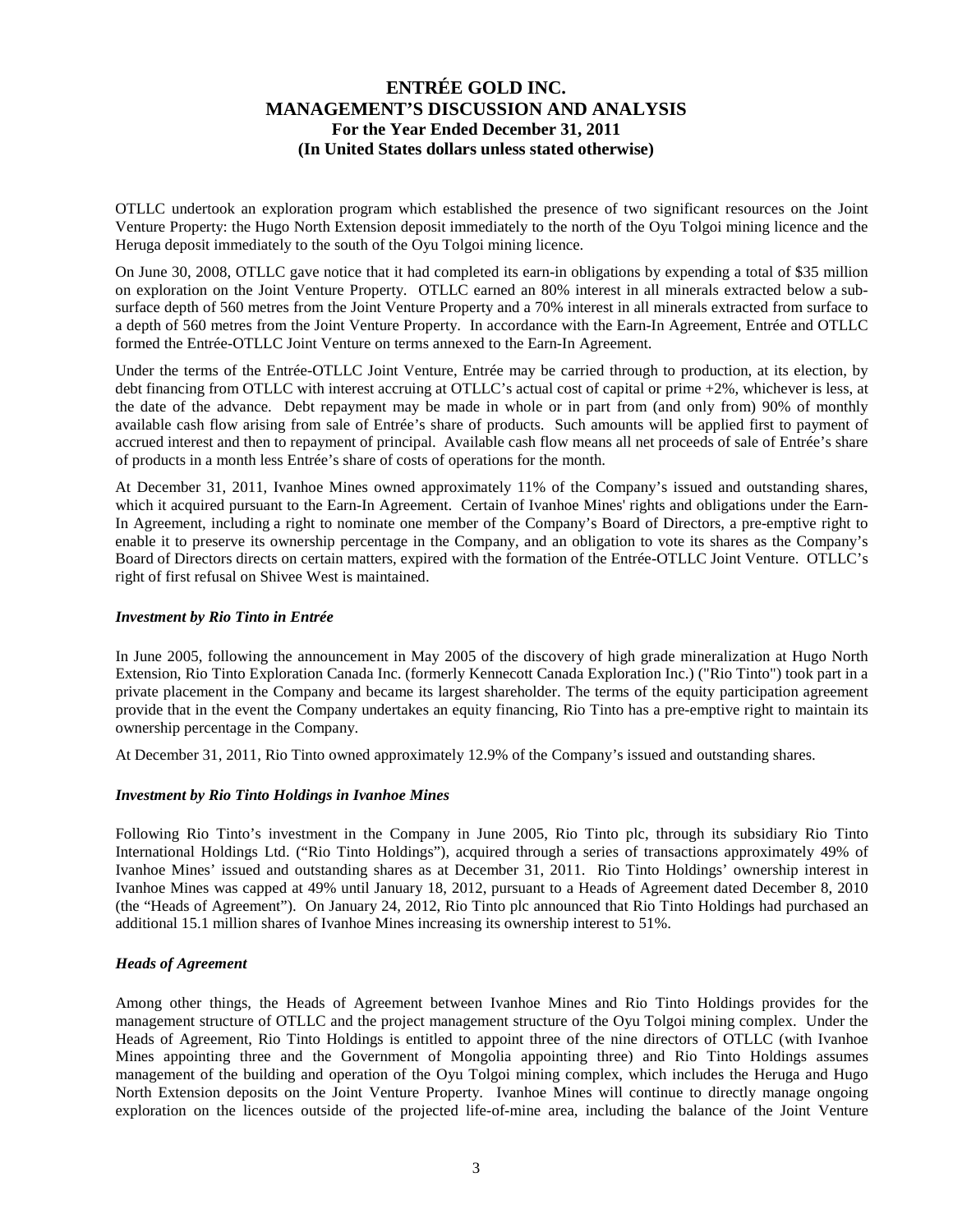Property. On March 20, 2012, Ivanhoe Mines announced that overall construction of the first phase of the Oyu Tolgoi mining complex was 72.7% complete at the end of February 2012, and that construction remains on track to meet the targeted start of initial production in the third quarter of 2012.

### *Investment Agreement and Integrated Development Plan*

In October 2009, Ivanhoe Mines, OTLLC and Rio Tinto Holdings signed an Investment Agreement with the Mongolian Government. The Investment Agreement took legal effect on March 31, 2010, and specifies that the Government of Mongolia will own 34% of the shares of OTLLC (and by extension, 34% of OTLLC's interest in the Joint Venture Property) through its subsidiary Erdenes Oyu Tolgoi LLC. The Investment Agreement regulates the relationship among these parties and stabilizes the long term tax, legal, fiscal, regulatory and operating environment to support the development of the Oyu Tolgoi mining complex, which includes the Joint Venture Property.

Entrée is not presently a party to the Investment Agreement. Entrée does not have any direct rights or benefits under the Investment Agreement, and Entrée's interest in the Joint Venture Property is not subject to the Investment Agreement. In October 2011, Ivanhoe Mines, Rio Tinto and the Government of Mongolia released a joint statement reaffirming their continued support for the Investment Agreement and its implementation.

In March 2012, Ivanhoe Mines released a technical report ("Ivanhoe TR12") that reports the results of OTLLC's updated mine plan or Integrated Development and Operations Plan ("OTIDOP12"). The Ivanhoe TR12 updates the current path of development for the initial phases of the Oyu Tolgoi group of deposits (Southern Oyu Pits and Hugo North Underground Lift 1, which includes the Hugo North Extension deposit).

On March 30, 2012, the Company filed an updated technical report titled "Technical Report 2012 on the Lookout Hill Property" ("LHTR12"). LHTR12 is dated March 29, 2012 and was prepared by AMC Consultants Pty Ltd ("AMC") in Adelaide, Australia, a "qualified person" as defined in NI 43-101. The following information is summarized, derived or extracted from LHTR12. For a complete description of the assumptions, qualifications and procedures associated with the information in LHTR12, reference should be made to the full text of LHTR12, which is available for review on SEDAR located at [www.sedar.com](http://www.sedar.com/) or on www.entreegold.com.

LHTR12 considers the conclusions and recommendations raised within the Ivanhoe TR12 in the context of Entrée's operations.

LHTR12 analyses a reserve case only. The underground mineral reserves for the Hugo North deposit, including the Entrée-OTLLC Joint Venture's Hugo North Extension deposit, were updated in the LHTR12. While the mineral reserve tonnage on the Joint Venture Property remained the same as those that were reported by the Company in June 2010, the grades increased. The probable reserve for Hugo North Extension effective as of March 29, 2012 totals 27 million tonnes ("Mt") grading 1.91% copper and 0.74 g/t gold.

| Table 1. Entrée-OTLLC Joint Venture Mineral Reserve, 29 March 2012 |                    |                      |                          |             |                          |               |  |  |  |  |
|--------------------------------------------------------------------|--------------------|----------------------|--------------------------|-------------|--------------------------|---------------|--|--|--|--|
| <b>Classification</b>                                              | <b>Ore</b><br>(Mt) | <b>NSR</b><br>(\$/t) | Cu<br>$($ %)             | Au<br>(g/t) | Copper<br>(Billion lb)   | Gold<br>(Moz) |  |  |  |  |
| <b>Proven</b>                                                      | -                  |                      | $\overline{\phantom{a}}$ |             | $\overline{\phantom{a}}$ |               |  |  |  |  |
| <b>Probable</b>                                                    | 27                 | 79.40                | 1.91                     | 0.74        | 1.0                      | 0.5           |  |  |  |  |
| <b>Total Entrée-OTLLC Joint Venture</b>                            | 27                 | 79.40                | 1.91                     | 0.74        | 1.0                      | 0.5           |  |  |  |  |

**Notes**:

• Table shows only the part of the mineral reserve on the Entrée-OTLLC Joint Venture portion of the Shivee Tolgoi licence.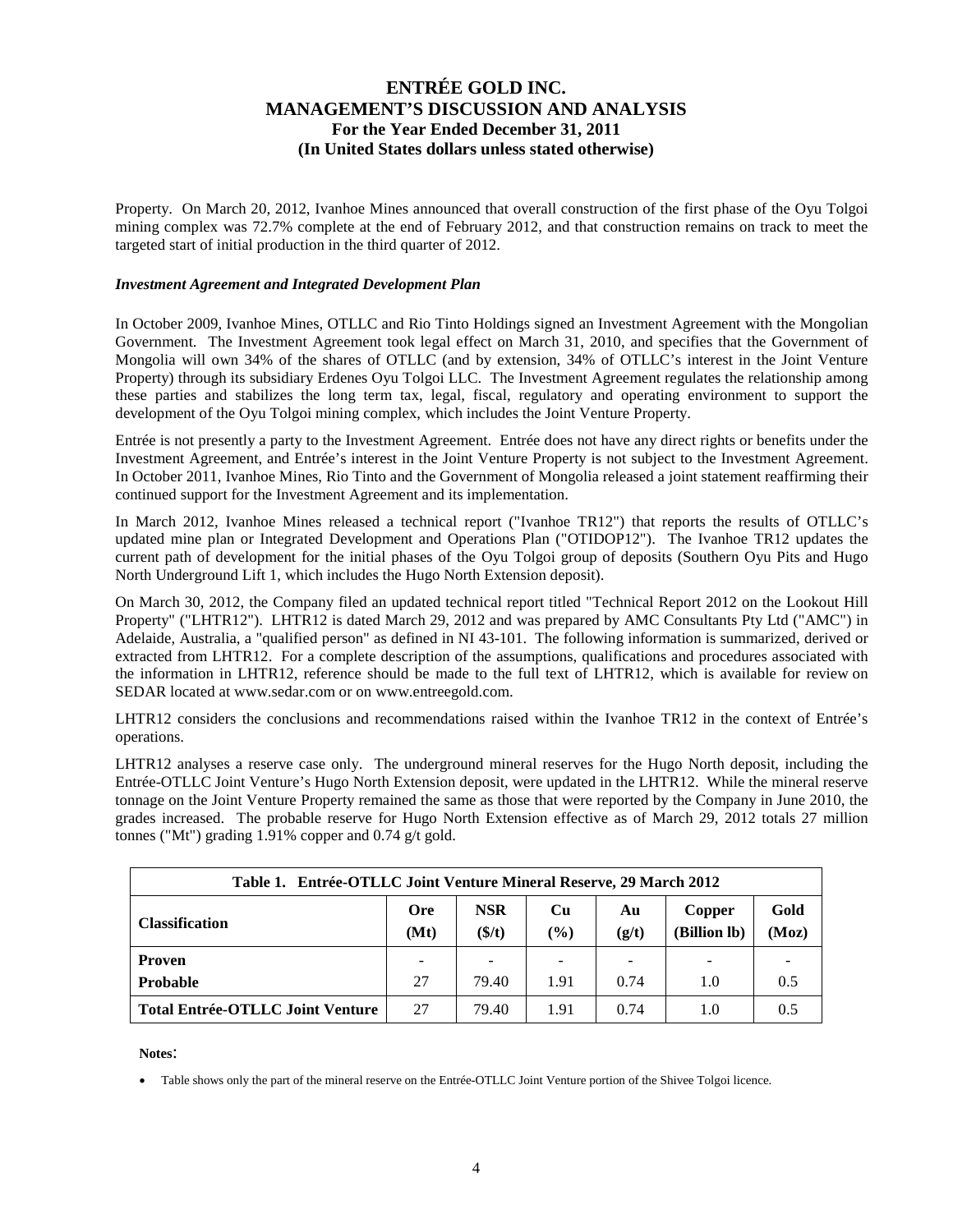- Metal prices used for calculating the Hugo North underground net smelter returns ("NSR") are copper \$1.80/lb, gold \$750/oz, and silver \$12.00/oz based on long term metal price forecasts at the beginning of the mineral reserve work. The analysis indicates that the mineral reserve is still valid at these metal prices.
- The NSR has been calculated with assumptions for smelter refining and treatment charges, deductions and payment terms, concentrate transport, metallurgical recoveries and royalties.
- For the underground block cave all material within the shell has been converted to mineral reserve; this includes low grade indicated material and inferred material assigned zero grade treated as dilution.
- Only measured resources were used to report proven reserves and only indicated resources were used to report probable reserves.
- The Entrée-OTLLC Joint Venture Property comprises the eastern portion of the Shivee Tolgoi licence and all of the Javhlant licence. Title to both licences is held by Entrée. The Joint Venture Property is managed by OTLLC. OTLLC will receive 80% of cash flows after capital and operating costs for material originating below 560 metres, and 70% above this depth.
- The base case financial analysis has been prepared using current long term metal price estimates of copper \$2.85/lb, gold \$1200/oz, and silver \$16.60/oz. Metal prices are assumed to fall from current prices to the long term average over five years.
- The mineral reserves are not additive to the mineral resources.

The OTIDOP12 uses the same mineral resource estimates previously reported in the Company's June 2010 technical report. The following table summarizes the mineral resources for the Hugo North Extension deposit and the Heruga deposit as reproduced in LHTR12. The resource estimate for the Hugo North Extension deposit is effective as of February 20, 2007 and is based on drilling completed to November 1, 2006. The Heruga mineral resource estimate is effective as of March 30, 2010.

| Table 2. Entrée-OTLLC Joint Venture Mineral Resources (0.6% CuEq cut-off), |                        |                  |                       |                       |                    |                        |                  |  |  |  |
|----------------------------------------------------------------------------|------------------------|------------------|-----------------------|-----------------------|--------------------|------------------------|------------------|--|--|--|
| based on Technical Report March 2010                                       |                        |                  |                       |                       |                    |                        |                  |  |  |  |
|                                                                            |                        |                  | Gold                  |                       |                    | <b>Contained Metal</b> |                  |  |  |  |
| <b>Deposit</b>                                                             | <b>Tonnage</b><br>(Mt) | Copper<br>$($ %) | (g/t)                 | CuEq<br>$\frac{9}{6}$ | Copper<br>(000 lb) | Gold<br>(oz)           | CuEq<br>(000 lb) |  |  |  |
| <b>Hugo North Extension Deposit</b>                                        |                        |                  |                       |                       |                    |                        |                  |  |  |  |
| <b>Indicated Shivee Tolgoi</b>                                             |                        |                  |                       |                       |                    |                        |                  |  |  |  |
| (Hugo North Extension)                                                     | 117.0                  | 1.80             | 0.61                  | 2.19                  | 4 640 000          | 2 290 000              | 5 650 000        |  |  |  |
| <b>Inferred</b> Shivee Tolgoi                                              |                        |                  |                       |                       |                    |                        |                  |  |  |  |
| (Hugo North Extension)                                                     | 95.5                   | 1.15             | 0.31                  | 1.35                  |                    | 950 000                | 2 840 000        |  |  |  |
|                                                                            |                        |                  | <b>Heruga Deposit</b> |                       |                    |                        |                  |  |  |  |
| <b>Inferred Jayhlant</b>                                                   |                        |                  |                       |                       |                    |                        |                  |  |  |  |
| (Heruga)                                                                   | 910.0                  | 0.48             | 0.49                  | 0.87                  | 9 570 000          | 14 300 000             | 17 390 000       |  |  |  |

#### **Notes:**

- Copper Equivalent ("CuEq") has been calculated using assumed metal prices of \$1.35/lb for copper, \$650/oz for gold, and \$10.50 for molybdenum. The equivalence formula was calculated assuming that gold and molybdenum recovery was 91% and 72% of copper recovery respectively. CuEq was calculated using the formula: CuEq% = Cu% + ((Au g/t\*18.98)+(Mo g/t\*.01586))/29.76.
- Mo content in Heruga deposit is 141 ppm and included in calculation of CuEq.
- The contained copper, gold and molybdenum in the tables have not been adjusted for metallurgical recovery.
- The 0.6% CuEq cut-off is highlighted as the base case resource for underground bulk mining.
- Mineral resources that are not mineral reserves do not have demonstrated economic viability.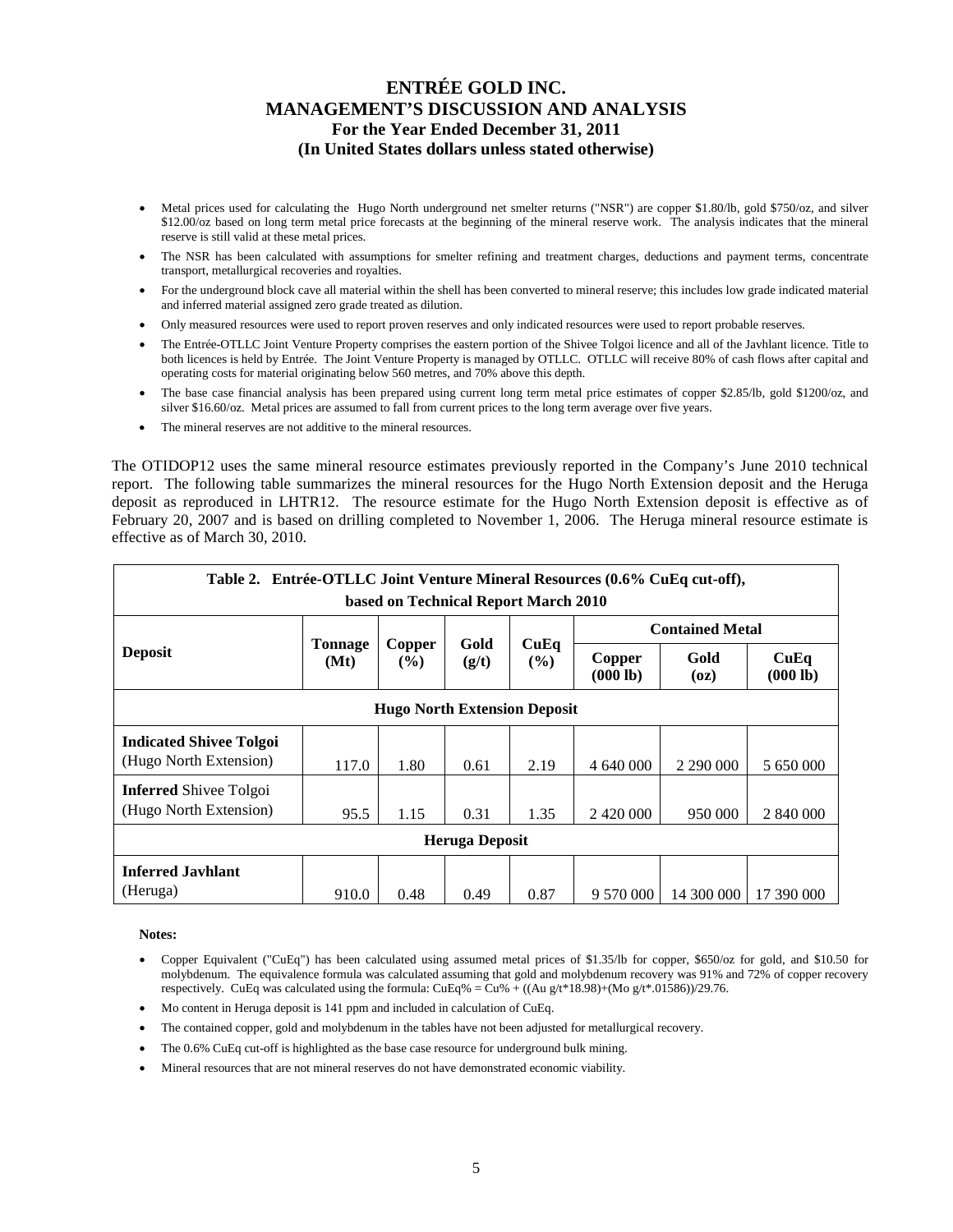• The Entrée-OTLLC Joint Venture Property comprises the eastern portion of the Shivee Tolgoi licence and all of the Javhlant licence. Title to both licences is held by Entrée. The Joint Venture Property is managed by OTLLC. OTLLC will receive 80% of cash flows after capital and operating costs for material originating below 560 m, and 70% above this depth.

## **UNITED STATES – ANN MASON**

Entrée's other principle asset is the Ann Mason Project in the Yerington District of Nevada.

The Ann Mason Project is currently defined by the mineral rights to 1008 unpatented lode claims on public land administered by the Bureau of Land Management, and title to 3 patented lode claims. Entrée assembled this package of claims through a combination of staking and a series of transactions undertaken since August 2009, including the acquisition of PacMag Metals Limited ("PacMag"). The Roulette and Blackjack properties have been folded into the Ann Mason Project, which now includes the Ann Mason copper-molybdenum porphyry deposit, the Blue Hill oxide target, and the Blackjack, Roulette and Minnesota targets. Unless otherwise described below, Entrée has a 100% interest in the claims comprising the Ann Mason Project.

On August 26, 2010, the Entrée acquired 51% of Honey Badger Exploration Inc.'s ("Honey Badger") interest in 466 unpatented lode claims formerly known as the Blackjack property after incurring expenditures of \$900,000 on the property, issuing 37,500 common shares and reimbursing Honey Badger for up to \$206,250 of expenditures previously incurred on the property. On July 27, 2011, Entrée acquired Honey Badger's remaining 49% interest in the Blackjack property, by issuing 550,000 common shares and paying \$650,000 to Honey Badger. 227 of the claims are subject to an underlying mining lease and option to purchase agreement with two individuals. The underlying agreement provides for an option to purchase the claims for \$500,000, a 3% NSR royalty (which may be brought down to a 1% NSR royalty for \$2 million) and annual advance minimum royalty payments of \$27,500 which commenced in June 2011 and will continue until the commencement of sustained commercial production. The advance payments will be credited against future net smelter returns royalty payments.

In September 2009, Entrée entered into an agreement with Bronco Creek Exploration Inc. ("Bronco Creek"), a whollyowned subsidiary of Eurasian Minerals Inc. (together, "Eurasian"), whereby Entrée may acquire an 80% interest in 214 unpatented lode claims formerly known as the Roulette property. In order to acquire its interest, Entrée must: (a) incur expenditures of \$1,000,000, make cash payments of \$140,000 and issue 85,000 common shares of the Company within three years; (b) make aggregate advance royalty payments totalling \$375,000 between the fifth and tenth anniversaries of the agreement; and (c) deliver a bankable feasibility study before the tenth anniversary of the agreement. In accordance with the agreement, Entrée has completed required exploration expenditures of \$600,000, issued 85,000 shares and made payments totalling \$140,000.

Entrée has an agreement to acquire a 100% interest in three of the unpatented lode claims, which is expected to complete on or before September 13, 2012.

Subsequent to the year ended December 31, 2011, Entrée, through a combination of staking and purchase agreements, acquired or entered into agreements to acquire a total of 72 unpatented and patented lode claims within or contiguous to the boundaries of its Ann Mason Project for aggregate costs of \$3,618,853 and 40,000 common shares.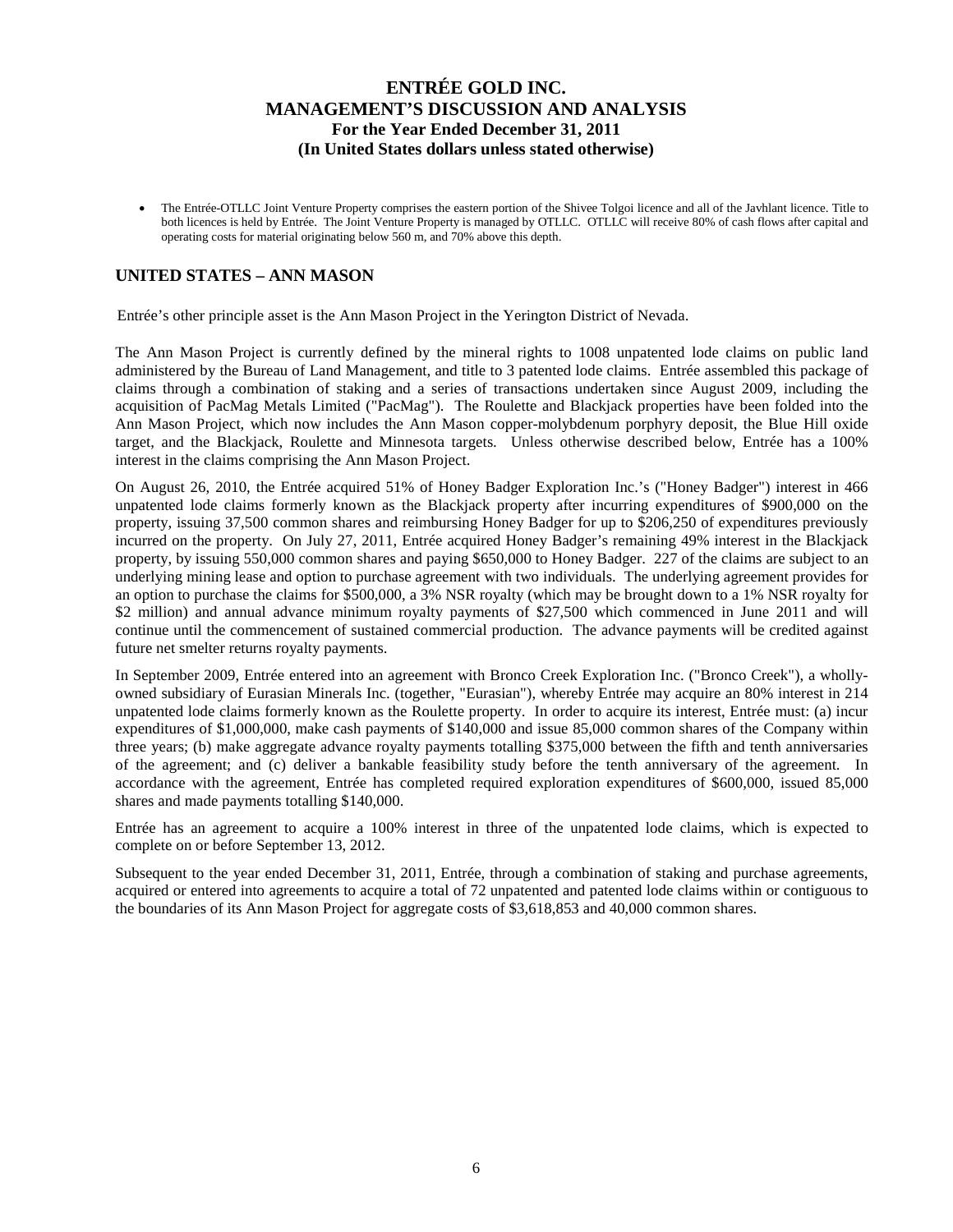The illustration below depicts the location of the Ann Mason Project.



The following information was taken from "Technical Report and Updated Mineral Resource Estimate, Ann Mason Project, Nevada, USA" with an effective date of March 26, 2012 (the "AMTR12"). This report was prepared by Scott Jackson, F.AusIMM, Robert Cinits, P.Geo, and Lyn Jones, P.Eng. Mr. Cinits is the Company's Director, Technical Services. A copy of AMTR12 is filed on SEDAR at www.sedar.com. The following information is summarized, derived or extracted from the AMTR12. Portions of the information are based on assumptions, qualifications and procedures, which are not fully described herein. Reference should be made to the full text of the AMTR12.

### *Mineral Resource Estimate*

The Ann Mason deposit is estimated to contain an indicated resource of 640 Mt averaging 0.41% CuEq (at a 0.3% copper cut-off) estimated to contain over 5.3 billion pounds of copper and 100 million pounds of molybdenum, and an inferred resource of 444 Mt averaging 0.38% CuEq (at a 0.3% copper cut-off) estimated to contain 3.54 billion pounds of copper and 40 million pounds of molybdenum.

The following table summarizes the mineral resource for the Ann Mason deposit as produced in the AMTR12. The resource estimate for the Ann Mason deposit is effective as of March 26, 2012: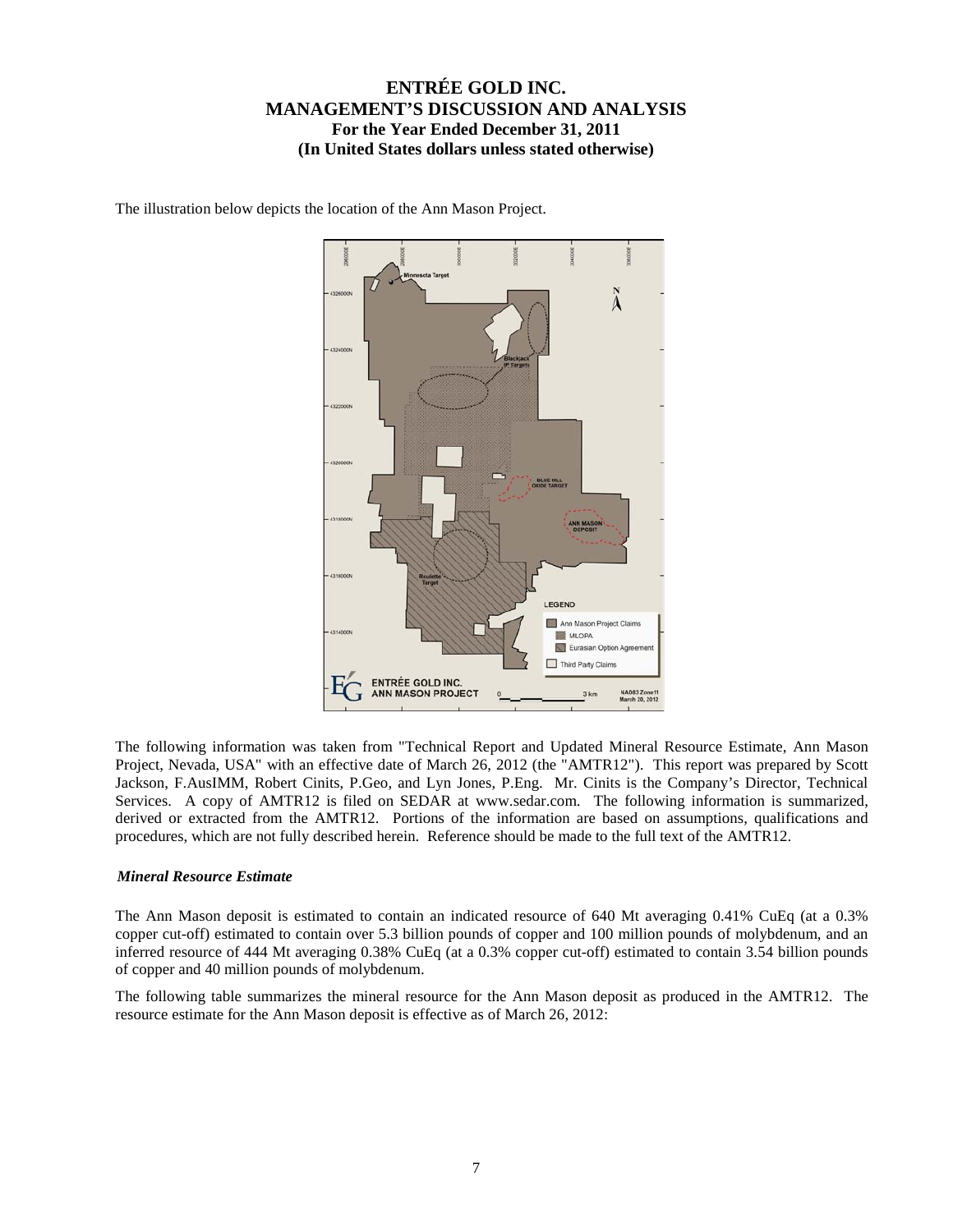| Cut-off | <b>Indicated Resources</b> |        |       |                    |                    |                 |  |  |  |  |  |  |
|---------|----------------------------|--------|-------|--------------------|--------------------|-----------------|--|--|--|--|--|--|
| Cu (%)  | Tonnes<br>(million)        | Cu (%) | Mo(%) | lb Cu<br>(billion) | lb Mo<br>(Billion) | $CuEq*$<br>(% ) |  |  |  |  |  |  |
| 0.2     | 1,115                      | 0.33   | 0.007 | 8.04               | 0.16               | 0.35            |  |  |  |  |  |  |
| 0.25    | 904                        | 0.35   | 0.007 | 6.98               | 0.13               | 0.38            |  |  |  |  |  |  |
| 0.3     | 640                        | 0.38   | 0.007 | 5.38               | 0.10               | 0.41            |  |  |  |  |  |  |
| 0.35    | 391                        | 0.42   | 0.007 | 3.60               | 0.06               | 0.45            |  |  |  |  |  |  |
| 0.4     | 201                        | 0.46   | 0.008 | 2.04               | 0.03               | 0.49            |  |  |  |  |  |  |

| Cut-off | <b>Inferred Resources</b> |        |       |                    |                    |                   |  |  |  |  |  |  |
|---------|---------------------------|--------|-------|--------------------|--------------------|-------------------|--|--|--|--|--|--|
| Cu (%)  | Tonnes<br>(million)       | Cu (%) | Mo(%) | lb Cu<br>(billion) | lb Mo<br>(billion) | $CuEq*$<br>$(\%)$ |  |  |  |  |  |  |
| 0.2     | 1,131                     | 0.29   | 0.004 | 7.31               | 0.11               | 0.31              |  |  |  |  |  |  |
| 0.25    | 780                       | 0.32   | 0.004 | 5.56               | 0.07               | 0.34              |  |  |  |  |  |  |
| 0.3     | 444                       | 0.36   | 0.004 | 3.54               | 0.04               | 0.38              |  |  |  |  |  |  |
| 0.35    | 215                       | 0.40   | 0.004 | 1.90               | 0.02               | 0.42              |  |  |  |  |  |  |
| 0.4     | 82                        | 0.45   | 0.005 | 0.82               | 0.01               | 0.47              |  |  |  |  |  |  |

\*Copper equivalent is calculated using assumed metal prices of: copper \$2.50/lb; and molybdenum \$15.00/lb and assumed metallurgical recoveries relative to copper of: molybdenum 70%.

# **SELECTED ANNUAL FINANCIAL INFORMATION**

|                                       | <b>Year Ended</b><br>December 31,<br>2011 | <b>Year Ended</b><br>December 31,<br>2010 |                |  |  |
|---------------------------------------|-------------------------------------------|-------------------------------------------|----------------|--|--|
| <b>Total Revenues</b>                 | \$<br>$\overline{\phantom{a}}$            | S<br>$\overline{\phantom{a}}$             |                |  |  |
| Net Loss                              | (17, 140, 208)                            | (20,069,408)                              | (17, 102, 254) |  |  |
| Net loss per share, basic and diluted | (0.15)                                    | (0.19)                                    | (0.18)         |  |  |
| Working capital                       | 19,004,136                                | 21,268,201                                | 40,874,503     |  |  |
| Total assets                          | 74,589,810                                | 81,359,098                                | 45,804,120     |  |  |
| Total long term liabilities           | 13,720,492                                | 16,158,190                                | 676,083        |  |  |

(1) Working Capital is defined as Current Assets less Current Liabilities.

For the year ended December 31, 2011, net loss was \$17,140,208 compared to \$20,069,408 in the year ended December 31, 2010. During the year ended December 31, 2011 Entrée incurred higher operating expenditures, including increased general and administrative and mineral exploration expenses, further described below, and increased spending by the Entrée-OTLLC Joint Venture resulting in increased losses from equity investee relative to the year ended December 31, 2010. These increases were offset by a recorded deferred income tax recovery in the period, a gain on sale of mineral property interests and the gain on sale of investments. For the year ended December 31, 2011, working capital was \$19,004,136 compared to \$21,268,201 during the year ended December 31, 2010. The decrease in working capital is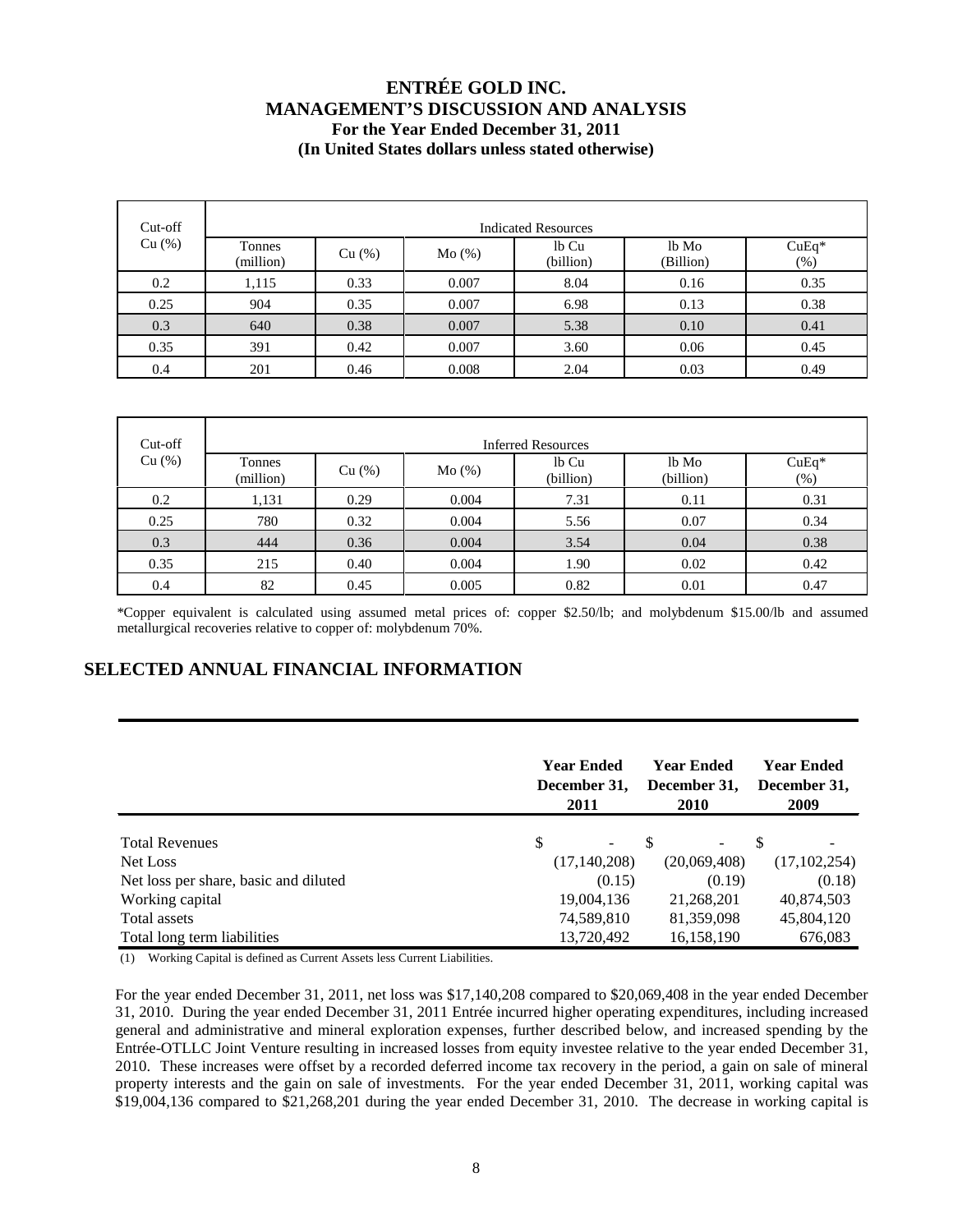primarily the result of cash used in operations during the period partially offset by cash proceeds received from share issuances, the sale of certain investments and the sale of mineral property interests. For the year ended December 31, 2011, total assets were \$74,589,810 compared to \$81,359,098 during the year ended December 31, 2010. The decrease in total assets over the prior year is the net effect of a decrease in working capital described above. For the year ended December 31, 2011, total long term liabilities were \$13,720,492 compared to \$16,158,190 during the year ended December 31, 2010. The decrease in long term liabilities over the prior year is due primarily to a deferred income tax recovery for the period.

## **REVIEW OF OPERATIONS**

Results of operations are summarized as follows:

|                                           | <b>Year Ended</b><br>December 31,<br>2011 |    | <b>Year Ended</b><br>December 31,<br>2010 |
|-------------------------------------------|-------------------------------------------|----|-------------------------------------------|
| Exploration                               | \$<br>17,532,831                          | S  | 11,800,772                                |
| General and administrative                | 5,412,788                                 |    | 4,971,109                                 |
| Loss from equity investee                 | 2,397,085                                 |    | 985,441                                   |
| Stock-based compensation                  | 991,161                                   |    | 2,897,845                                 |
| Impairment of mineral property interests  | 531,005                                   |    |                                           |
| Depreciation                              | 196,221                                   |    | 203,086                                   |
| Current income tax expense                | 152,190                                   |    |                                           |
| Interest income                           | (190, 391)                                |    | (243, 433)                                |
| Gain on sale of mineral property interest | (1,574,523)                               |    |                                           |
| Gain on sale of investments               | (3,326,275)                               |    |                                           |
| Deferred income tax recovery              | (4,981,884)                               |    | (545, 412)                                |
| Net loss                                  | 17,140,208<br>\$                          | S. | 20,069,408                                |

Mineral properties expenditures are summarized as follows:

|                               | <b>Year Ended</b><br>December 31,<br>2011 | <b>Year Ended</b><br>December 31,<br><b>2010</b> |
|-------------------------------|-------------------------------------------|--------------------------------------------------|
| <b>US</b>                     | 14,088,428<br>\$.                         | 3,973,528<br>-8                                  |
| Mongolia                      | 3,255,588                                 | 6,945,394                                        |
| Other                         | 335,158                                   | 1,307,641                                        |
| Total costs                   | 17,679,174                                | 12,226,563                                       |
| Less stock-based compensation | (146, 343)                                | (425,791)                                        |
| Total expenditures, cash      | 17,532,831                                | 11,800,772                                       |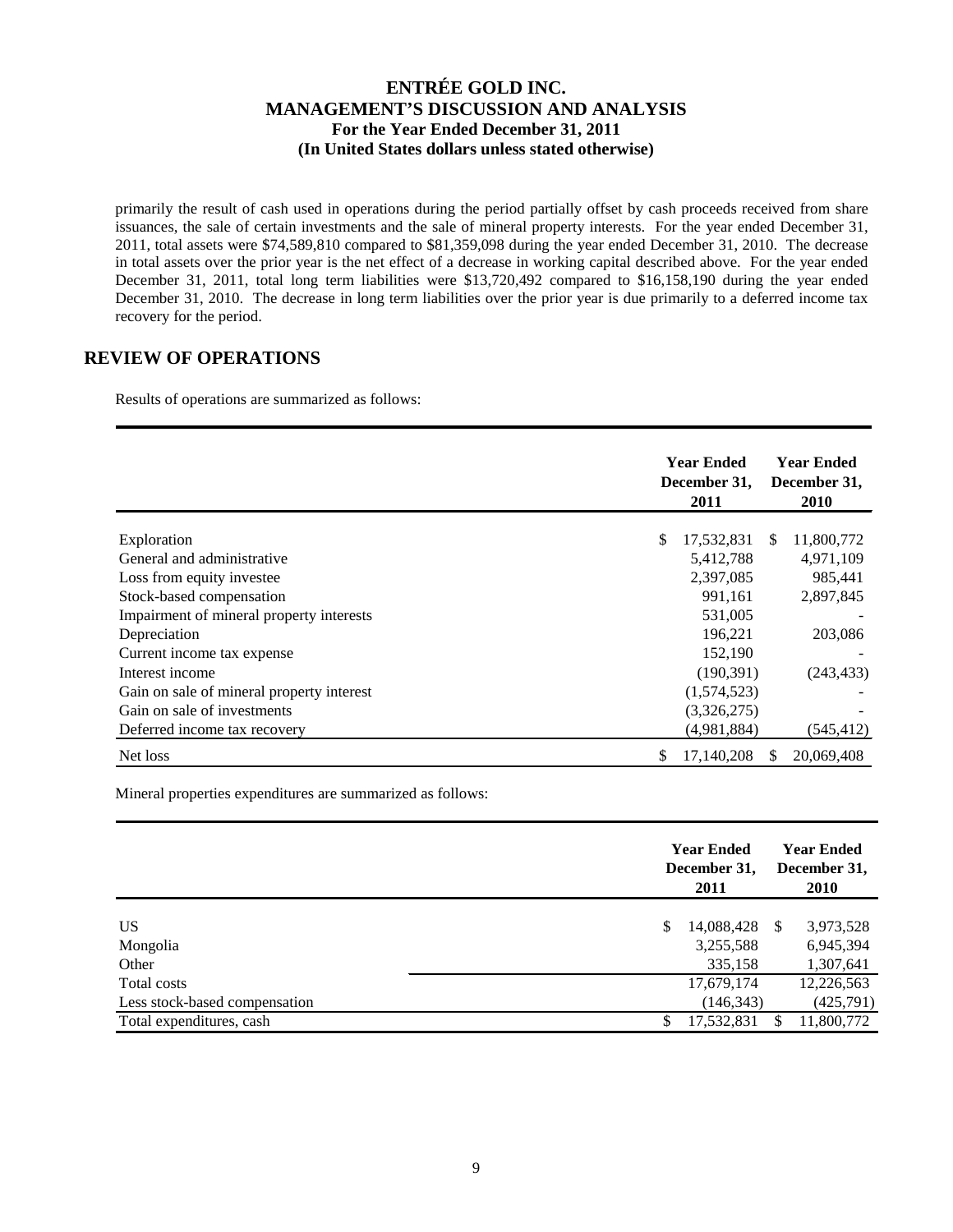### **MONGOLIA**

### **Lookout Hill – Joint Venture Property**

Since formation, and as of December 31, 2011, the Entrée-OTLLC Joint Venture had expended \$20.5 million to advance the project. Under the terms of the Entrée-OTLLC Joint Venture, OTLLC contributed on Entrée's behalf the required cash participation amount of \$4.3 million, equal to 20% of the \$20.5 million incurred to date, plus interest at prime plus 2%.

During 2011, 5 deep exploration holes (including two daughter holes) were completed to the north of the Hugo North Extension deposit but were unsuccessful in reaching the target or intersecting significant mineralization. During 2011, 10 engineering holes totaling 13,067 metres were completed to test the geotechnical character of Lift 1 at Hugo North and Hugo North Extension and to test the area of a planned shaft to the west of Hugo North Extension.

On the Javhlant license, two existing holes were deepened on the Heruga deposit but did not intersect significant mineralization. An additional hole (EJD0038) tested an induced polarization ("IP") target to the southwest of Heruga and intersected some significant advanced argillic alteration with low copper values (up to 36 metres of 0.39% copper). Three other holes tested various IP/gravity and geological targets but did not locate significant mineralization.

In the second half of 2011, a detailed magnetotelluric ("MT") survey was completed by OTLLC along the Oyu Tolgoi trend and a detailed ground magnetic survey was completed on the east side of the Javhlant licence.

As of December 31, 2011, exploration drilling continued with two drill rigs on the Joint Venture Property. One drill was testing a target to the west of the Heruga deposit and the other drill was testing an IP/geology target to the southwest of Heruga, both located on the Javhlant licence.

### **Lookout Hill - Shivee West**

Entrée has a 100% interest in the western portion of the Shivee Tolgoi mining licence.

For 2011, Entrée's work program consisted of geological and geophysical surveying, and 23 reverse circulation ("RC") drill holes totalling 2,470 metres. Field work included a 1,670 line-kilometre detailed magnetic survey completed over a belt of rocks which demonstrate similarities to the Devonian-aged units that host the Oyu Tolgoi deposits.

RC drilling was conducted over the Zone III near-surface epithermal gold target and expanded north, where a new gold zone ("Argo Zone") was discovered 250 metres beyond the previously known area of gold mineralization. The Argo Zone has been partly defined by six new RC holes (holes EGRC-11-110 to 115), two trenches and surface chip sampling. Hole EGRC-11-112 returned 14 metres of 1.82 grams/tonne ("g/t") gold and hole EGRC-11-111 returned 3 metres of 2.21 g/t gold. Two separate high-grade surface chip samples averaged 42.4 g/t gold over 4 metres and 19.3 g/t gold over 3 metres. Shallow gold mineralization in both zones is hosted by quartz veined felsic volcanic rocks.

### **Togoot**

Entrée had a 100% interest in the 14,031 hectare Togoot mining licence, which was issued by the Mineral Resources Authority of Mongolia on June 24, 2010. During the year ended December 31, 2011 Entrée sold the licence for \$1,365,475, net of taxes and recorded a gain on sale of mineral property interests of \$1,474,640. OTLLC did not exercise its right of first refusal with respect to the sale.

For the year ended December 31, 2011, Shivee West and Togoot expenses were \$3,255,588 compared to \$6,945,394 during the year ended December 31, 2010. The higher expenses in 2010 resulted from a broader drill program on Shivee West compared to 2011 and no drilling activity on Togoot during the year ended December 31, 2011.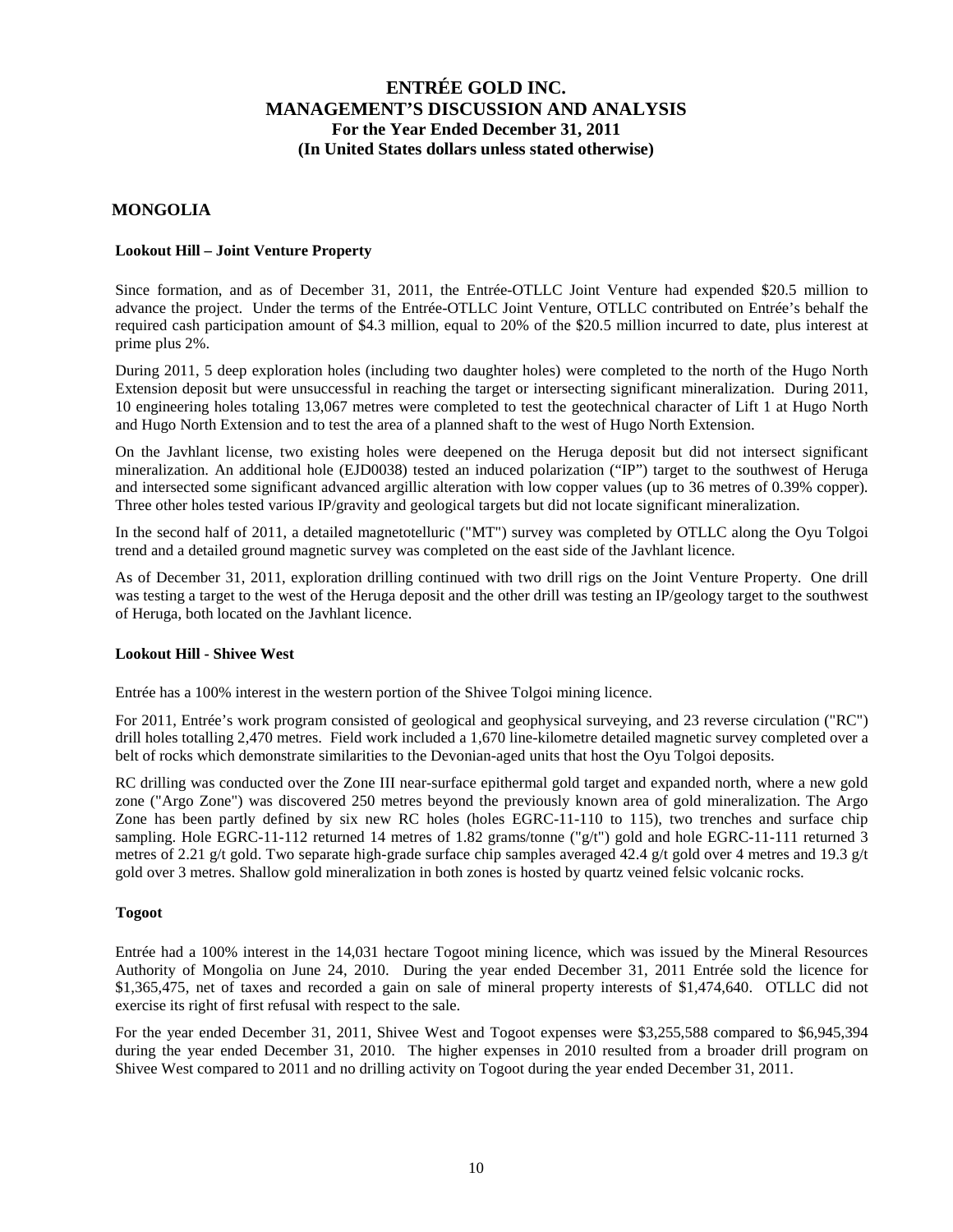### **UNITED STATES**

In addition to its Ann Mason Project, the Company has direct and indirect interests in non-material properties in Nevada, New Mexico and North Dakota.

### **Ann Mason Project, Nevada**

The Ann Mason Project is Entrée's most advanced project outside of Mongolia.

Since its acquisition of PacMag, Entrée has expended \$14.7 million on the Ann Mason deposit and Blue Hill oxide target including \$13.1 million in the year ended December 31, 2011. The program included step out holes to explore the potential for adding mineralization to the west of the previsouly defined Ann Mason resource, and infill drilling to increase resource confidence. In addition, Entrée completed detailed geochemical sampling, and RC and diamond drilling to test the extent of shallow oxide copper mineralization in the Blue Hill oxide target.

Core drilling commenced at Ann Mason in late 2010. At the end of December 2011, Entrée had completed 24 holes (for a total of 26,846 metres) and received complete assay results for 13 holes. The first hole (EG-AM-10-001) was completed mid-December 2010 and in early February 2011, the Company released results for this hole which include 988 metres averaging 0.31% copper. During the second half of 2011, the Company released results for 9 Ann Mason drill holes (EG-AM-11-005 to 013). All of the holes, except EG-AM-11-006, returned long intercepts of significant copper mineralization. Subsequent to year-end 2011, the Company released results for an additional 14 holes.

Drilling continues to significantly expand and to better define the copper distribution within the deposit. In addition, drilling is better defining the molybdenum, gold and silver content and distribution as these elements were not systematically assayed in historical drill programs. At the end of December 2011, Entrée had two core rigs completing infill and stepout holes at Ann Mason.

In late July, two composite samples of sulphide-bearing core were sent to METCON Research in Tucson, Arizona for preliminary flotation testing. At the end of December 2011, testing was still ongoing but interim results indicated excellent recoveries of over 90% copper.

In December, work started on additional sampling and assaying of historical core. A total of 5,700 samples from 22 Anaconda holes will be reassayed to check copper assays and to add molybdenum, gold and silver to the resource database. Work will be completed in the first half of 2012.

On the near-surface Blue Hill oxide target (3 kilometres northwest of the Ann Mason deposit), copper oxide mineralization extends from surface to a depth of up to 185 metres (average approximately 125 metres), over an area of 650 by 500 metres and remains open to the northwest and southeast. Drilling of the underlying sulphide target remains very widely spaced, but has identified a target area more than one kilometre in width, which still remains open in most directions. Significant molybdenum mineralization was also intersected in two of the drill holes targeting the sulphide mineralization.

Since 2010, 24 RC holes totalling 4,266 metres and 7 diamond drill holes totalling 2,590 metres have been completed at Blue Hill. In 2011, Entrée completed 6 diamond drill holes (EG-BH-11-015 to 019 and 021) totalling 2,557 metres. Four holes in the oxide zone provided important geotechnical, structural and assay data. All 4 holes returned significant oxide copper. Two diamond holes (019 and 021), drilled east of the oxide copper zone, tested deeper sulphide copper potential and encountered long intervals of sulphide copper mineralization including 644 metres of 0.19% copper (from 238 metres) and 266 metres of 0.18% copper (from 218 metres). A diamond hole ( EG-BH-11-031) located 750 metres eastsoutheast of EG-BH-11-019 was collared into bedrock but not completed. This hole was terminated at 33 metres depth, but intersected oxide copper mineralization averaging 0.31% over the final 11.3 metres and ended in mineralization. Most importantly, this is in an area with no previously documented copper mineralization.

Permitting has been completed to expand the approved area of operations so additional drilling can be completed to the southwest of the Blue Hill area.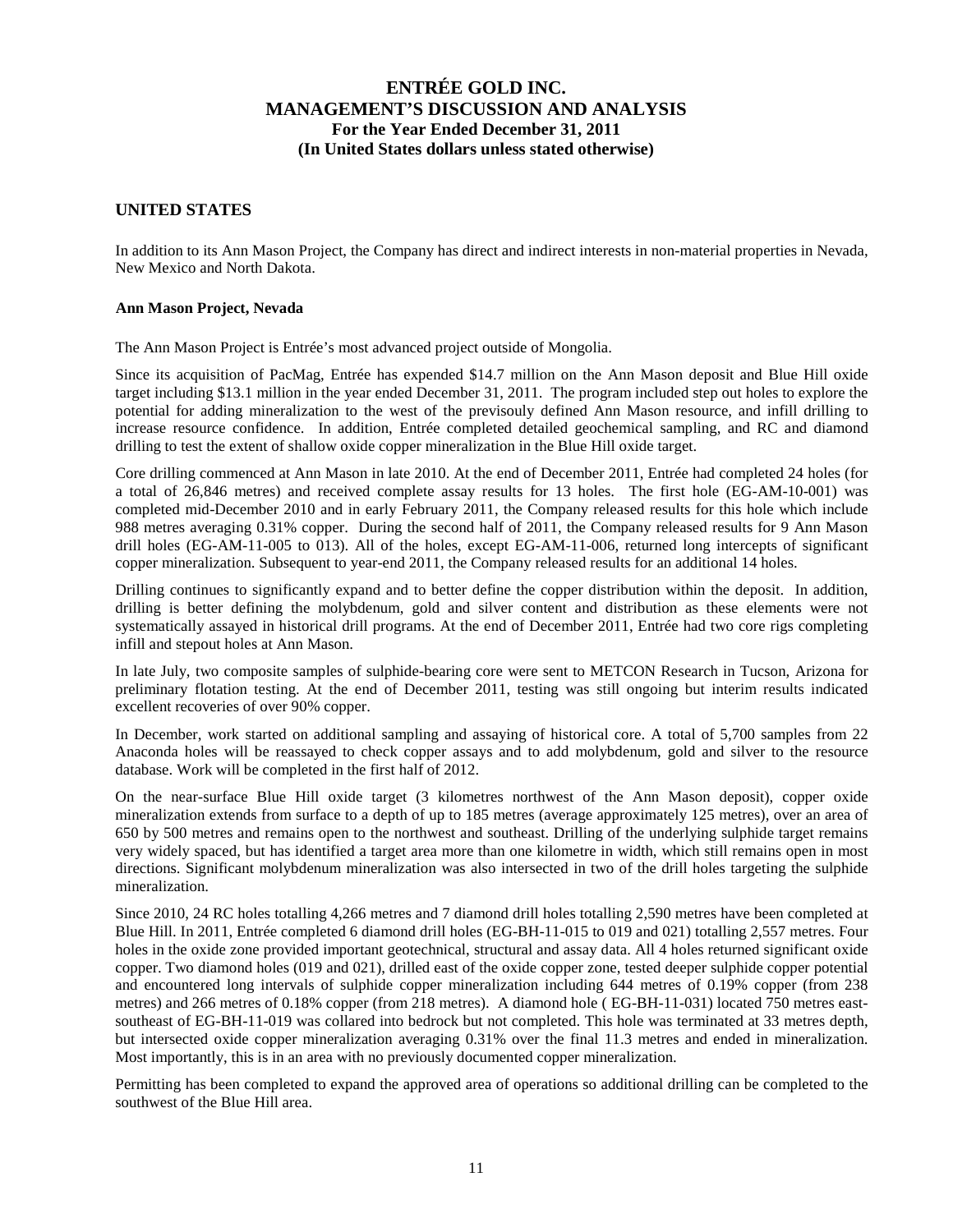For the year ended December 31, 2011, Ann Mason Project expenditures were \$13,202,048 compared to \$3,323,750 during the year ended December 31, 2010. The greater exploration expenditures in 2011 reflect a full year drilling program, compared to a more limited drilling program in 2010, the year of the PacMag acquisition.

### **Lordsburg and Oak Grove, New Mexico**

In June 2007, Entrée entered into an agreement with Empirical Discovery LLC ("Empirical") to explore for and develop porphyry copper targets in southeastern Arizona and southwestern New Mexico. Two targets are currently being explored – the Lordsburg property in New Mexico, and the Oak Grove property, which is located approximately 45 kilometres northeast of Lordsburg. Under the terms of the agreement, as amended, Entrée has the option to acquire up to a 100% interest in either or both of the properties by incurring exploration expenditures of \$1.9 million and issuing 300,000 shares by August 9, 2012. In addition, for each property that Entrée wishes to acquire an interest in, it must incur all additional exploration expenditures necessary to produce a NI 43-101 compliant resource estimate and complete a scoping study on that property. If Entrée fulfills all of its obligations on a property, Empirical may elect within 90 days to retain a 20% participating interest or convert to a 2% NSR royalty, half of which may be purchased by Entrée for \$2 million. To date, Entrée has incurred minimum expenditures of \$1.4 million and issued 300,000 shares under the agreement.

The Lordsburg claims cover 2,013 hectares adjacent to the historic Lordsburg copper-gold-silver district in New Mexico. Drilling at Lordsburg has been successful in discovering a new porphyry copper-gold occurrence in an area previously known only for vein-style gold mineralization. No field work was completed at Lordsburg in 2010 or in 2011. Future drilling will be directed towards expanding the existing drill defined copper and gold zone.

The Lordsburg Plan of Operations/Environmental Assessment and Application to Conduct Mineral Exploration is currently under review and provides for drilling on 65 additional sites and 28.2 acres of surface disturbance. The proposed Plan of Operations for Lordsburg has been approved by the Bureau of Land Management. An Application to Conduct Mineral Exploration filed with the New Mexico Division of Mining and Minerals is currently being processed. When final, the proposed work will require posting of an additional reclamation bond.

Work on the 1,435 hectare Oak Grove property to date has consisted of permitting, negotiation of access agreements, a 17 line kilometre IP survey and a 50 line kilometre magnetic survey. The work defined moderate chargeability anomalies associated with a strong, circular magnetic feature. Drill testing on the target is planned for 2012.

A Minimal Impact Application to Conduct Mineral Exploration, filed with the New Mexico Division of Mining and Minerals, is currently being processed. When final, the proposed work will require posting of a reclamation bond.

For the year ended December 31, 2011, expenses incurred on the Lordsburg, Oak Grove and other Empirical targets were \$142,538 compared to \$274,100 during the year ended December 31, 2010. Little work was completed on the Lordsburg, Oak Grove, and other Empirical targets during 2011.

### **Bisbee, Arizona**

In January 2008, Entrée entered into a second agreement with Empirical on similar terms as the Lordsburg/Oak Grove agreement to explore for buried porphyry copper targets in an area north of Bisbee, Arizona.

A \$610,000 exploration program designed to test the Dixie and Abbot targets commenced in 2010 and continued in the first quarter of 2011. As at the end of the period ended March 31, 2011, Entrée had completed two planned holes at Bisbee for a total of 2,179 metres. Neither of these holes intersected significant economic mineralization. In April 2011, Entrée gave notice to Empirical terminating the Bisbee agreement.

For the year ended December 31, 2011, Bisbee expenses were \$660,006 compared to \$345,124 during the year ended December 31, 2010. The higher expenses in 2011 resulted from an earlier start in drilling.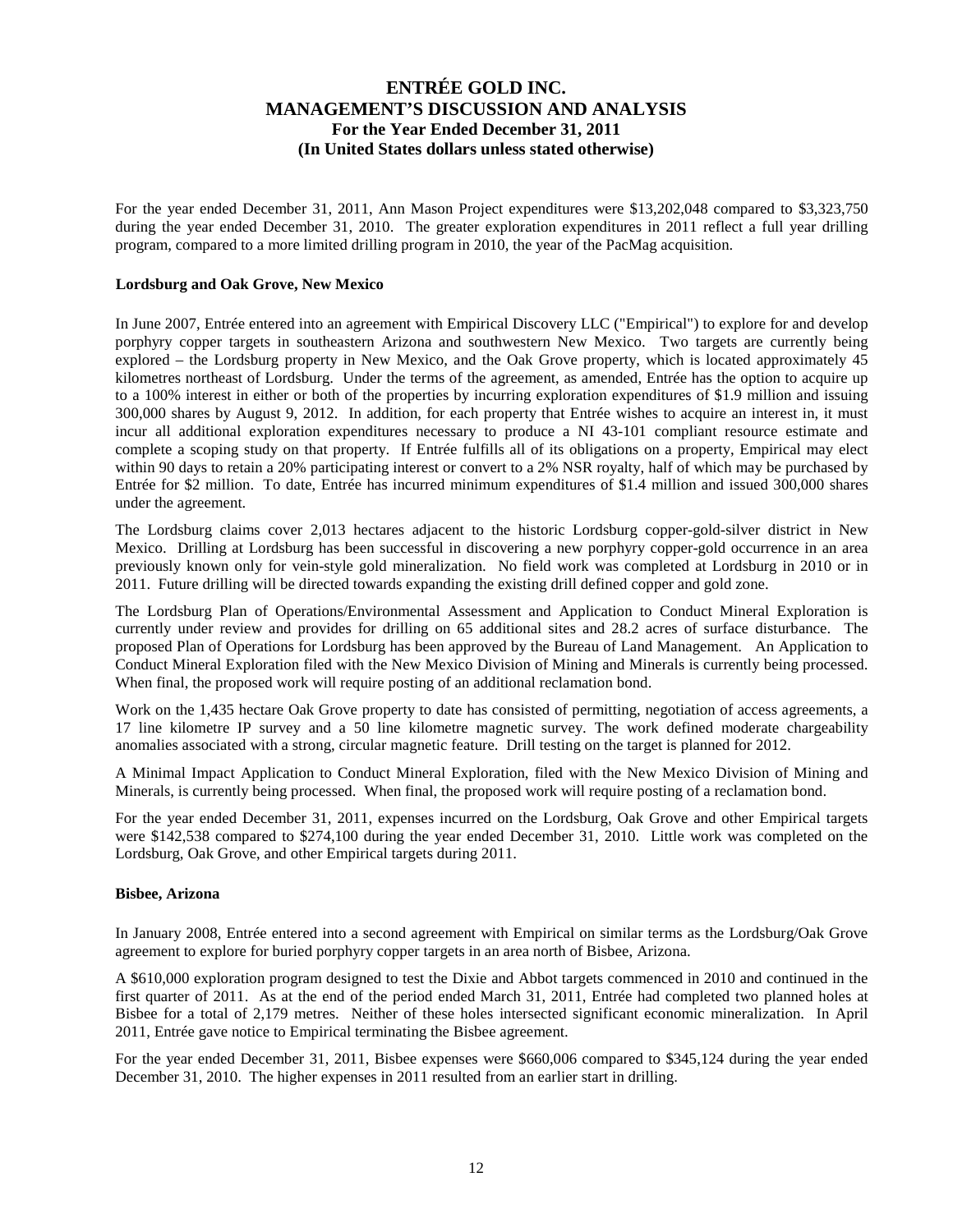For the year ended December 31, 2011, Entrée recorded an impairment of mineral property interest of \$200,385 on the Bisbee property writing down total capitalized acquisition costs to \$Nil.

#### **Shamrock, Nevada**

The Shamrock property was acquired on June 30, 2010 through the acquisition of PacMag. The Shamrock property is a copper skarn exploration target located in the Yerington copper porphyry district in western Nevada. The property consists of 54 claims covering approximately 362 hectares (895 acres). Entrée has a 100% interest in 18 unpatented lode mining claims (the McConnell Canyon claims). An additional 13 patented and 23 unpatented lode mining claims are subject to an exploration and option agreement, with an option to purchase 100% interest in the claims for \$300,000 payable in three equal \$100,000 tranches on September 12, 2010, 2011 and 2012. Entrée made the initial and second \$100,000 payments in September 2010 and September 2011.

### **Eagle Flats, Nevada**

In March 2011, Entrée entered into a mining lease and option to purchase agreement with respect to 58 unpatented lode claims, 65 kilometres east of Yerington, in Mineral County, Nevada. Under the agreement, as amended, Entrée may lease the claims for combined payments of \$125,000 over five years, and must reimburse \$30,000 in property and recording costs. Entrée has an option to purchase the claims for \$500,000, subject to a 2% NSR royalty which may be bought down to a 1% NSR royalty for \$500,000. After the fifth anniversary, Entrée must pay \$40,000 per year, either as a lease payment or an advanced royalty payment, depending on whether the option has been exercised. Advanced royalty payments will be credited against future NSR royalty payments.

#### **Sentinel, North Dakota**

The Sentinel uranium exploration property is located in southwest North Dakota. The property consists of a mineral lease of approximately 2,100 hectares which includes the Church uranium deposit, and two nearby non-contiguous prospecting permits covering approximately 1,160 hectares. The lease agreement is for a twenty year term ending on June 30, 2027. It provides for cumulative payments totaling approximately \$180,000 to June 30, 2013 (\$5.00 per acre of lands per year). Thereafter, if paying production has not been established, the agreement provides for payments of \$10.00 per acre of lands per year until June 30, 2017, after which the annual payment becomes the greater of \$225,000 or a 4% royalty on gross proceeds from molybdenum and uranium sales.

For the year ended December 31, 2011, Entrée recorded an impairment of mineral property interest of \$309,483 on the Sentinel property writing down total capitalized acquisition costs to \$Nil. No work was completed in 2011 on Sentinel.

### **Meadow Valley, Arizona**

The Meadow Valley property consisted of 44 unpatented mining claims staked by Entrée and a lease agreement with Minquest Inc. on six adjoining claims. The lease agreement was terminated by Entrée on June 28, 2011 and Entrée relinquished the remaining claims in September 2011. The Meadow Valley property was an early stage exploration project within the Laramide porphyry copper province in Arizona. For the year ended December 31, 2011, Entrée recorded an impairment of mineral property interest of \$21,137 on the Meadow Valley property writing down total capitalized acquisition costs to \$Nil.

### **Rainbow Canyon, Nevada**

The Rainbow Canyon property is an early stage epithermal gold project consisting of 50 unpatented lode mining claims in Nevada. In June 2011, Entrée sold its 100% interest in the property to Acrex Ventures Ltd. ("Acrex"), for \$125,000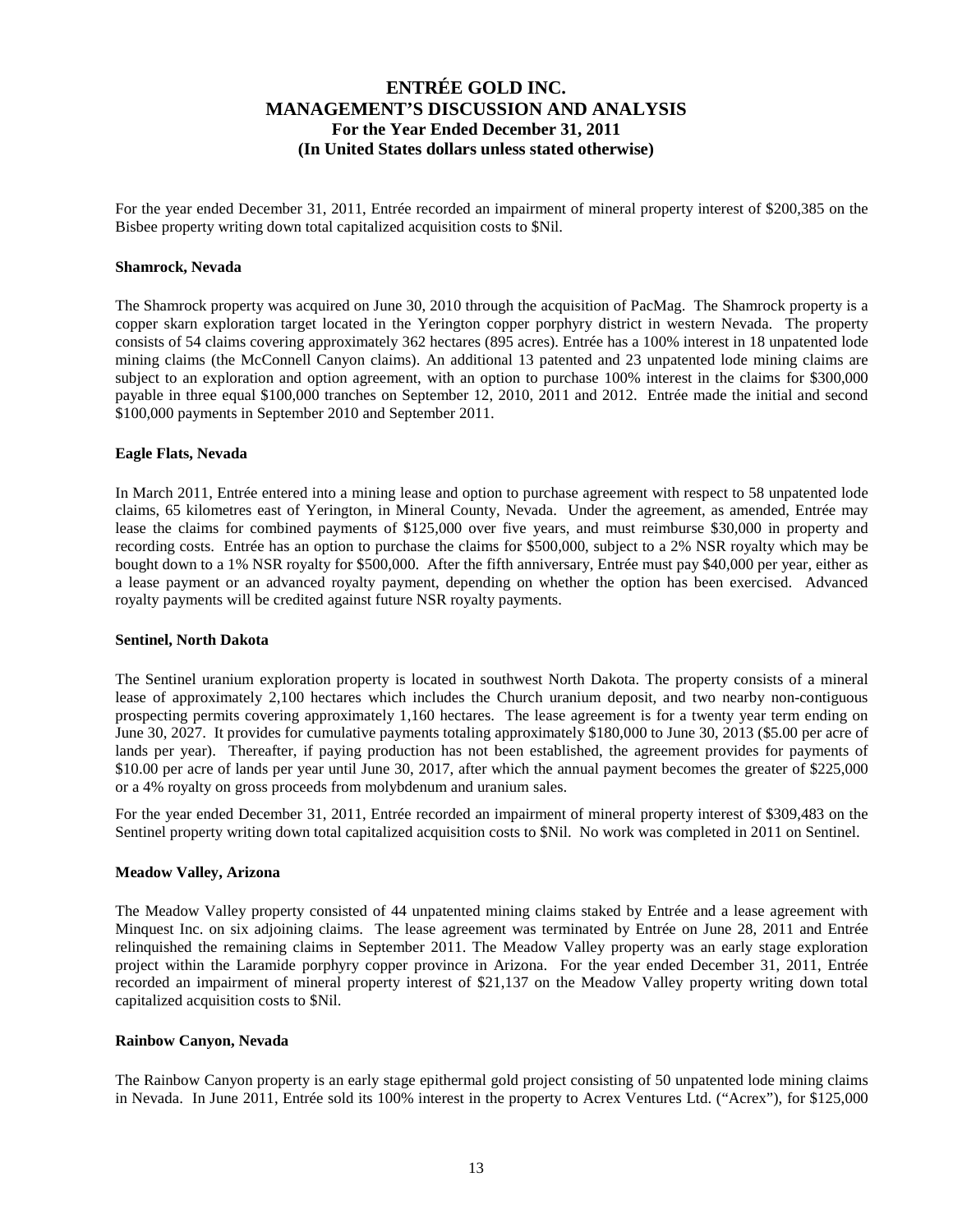and a 3% NSR royalty, which may be bought down to a 1% NSR royalty for \$1 million. At the date of the transaction, Acrex was related to the Company by way of a common director.

### **AUSTRALIA**

### **Blue Rose Joint Venture**

Entrée has a 51% interest in the Blue Rose copper-iron-gold-molybdenum joint venture property, with Giralia Resources Pty Ltd, now a subsidiary of Atlas Iron Limited (ASX:AGO) ("Atlas"), retaining a 49% interest. The joint venture covers exploration license EL 3848 in the Olary Region of South Australia, 300 kilometres north-northeast of Adelaide. Magnetite iron formations occur in the southern portion of this 1,000 square kilometre tenement, and a zone of copper oxide mineralization and a gold target (Golden Sophia) are located in the north-central area of the tenement.

In September 2010, the joint venture entered into an agreement with Bonython Metals Group Pty. Ltd. ("BMG"), a private Australian resource company. BMG purchased 100% of the iron ore rights on the joint venture property in exchange for 6% of BMG's future issued capital. Should BMG convert to a public company by September 25, 2012, BMG will exchange the joint venture's shares in the private company for 6% of the initial public offering on the day of listing. Should BMG fail to publicly list its shares by that date, it shall, by way of a selective share buy-back, acquire the joint venture's private shares for A\$25 million. On January 31, 2011, BMG issued 3,060 ordinary shares to Entrée representing Entrée's 51% interest of the joint venture's 6% ownership of BMG. On February 27, 2012, the Federal Court of Australia ordered that BMG be wound up and that a liquidator be appointed. A notice of appeal has been filed.

The joint venture also entered into a mineral development agreement with WASCO Mining Company Pty Ltd ("WASCO"), which plans to conduct mining operations on the Blue Rose copper deposit with Entrée and Atlas retaining a royalty interest. WASCO is a private Australian investment group owned 50% by a Chinese investment vehicle targeting copper production opportunities in Australia. WASCO can earn 100% of a 12 square kilometre area surrounding the Blue Rose copper deposit along with the rights to mine and process any mineralization extracted. WASCO will refund the joint venture A\$1.95 million in past expenditures and pay a 1.5% gross revenue royalty on any production from the property to the joint venture. The joint venture retains the rights to mineralization other than iron ore on the exploration license outside of the 12 square kilometre WASCO agreement area.

A soil sampling program was completed by the joint venture over the Golden Sophia shallow gold target in August 2011. The survey confirmed the previous Battle Mountain gold in soil anomaly and defined a new, linear gold anomaly located approximately 700 metres to the northeast. An RC drill program is planned for the first half of 2012 after completion of all native title requirements. On September 22, 2011, the joint venture filed notice to initiate negotiations with native title parties, as required under the Mining Act of South Australia. Drilling may not commence until either an ex parte order has been obtained or a native title and heritage agreement has been concluded.

### **Mystique Farm-Out**

Mystique is an early stage gold exploration property comprised of exploration license E28/1915, held by Entrée. Entrée entered into a farm-out agreement with Black Fire Gold Pty Ltd, a wholly-owned subsidiary of Black Fire Minerals Limited (ASX:BFE – "Black Fire"), pursuant to which Black Fire can earn a 60% interest in the property by expending A\$1 million by September 2012 and a 75% interest by expending A\$2.5 million by September 2014. Black Fire can earn an additional 10% interest by sole funding a pre-feasibility study on the property. The property is located in the Albany-Fraser Province of West Australia. Black Fire's 2010 exploration program did not return any significant results and many drill holes failed to reach bedrock. No additional work was completed in 2011.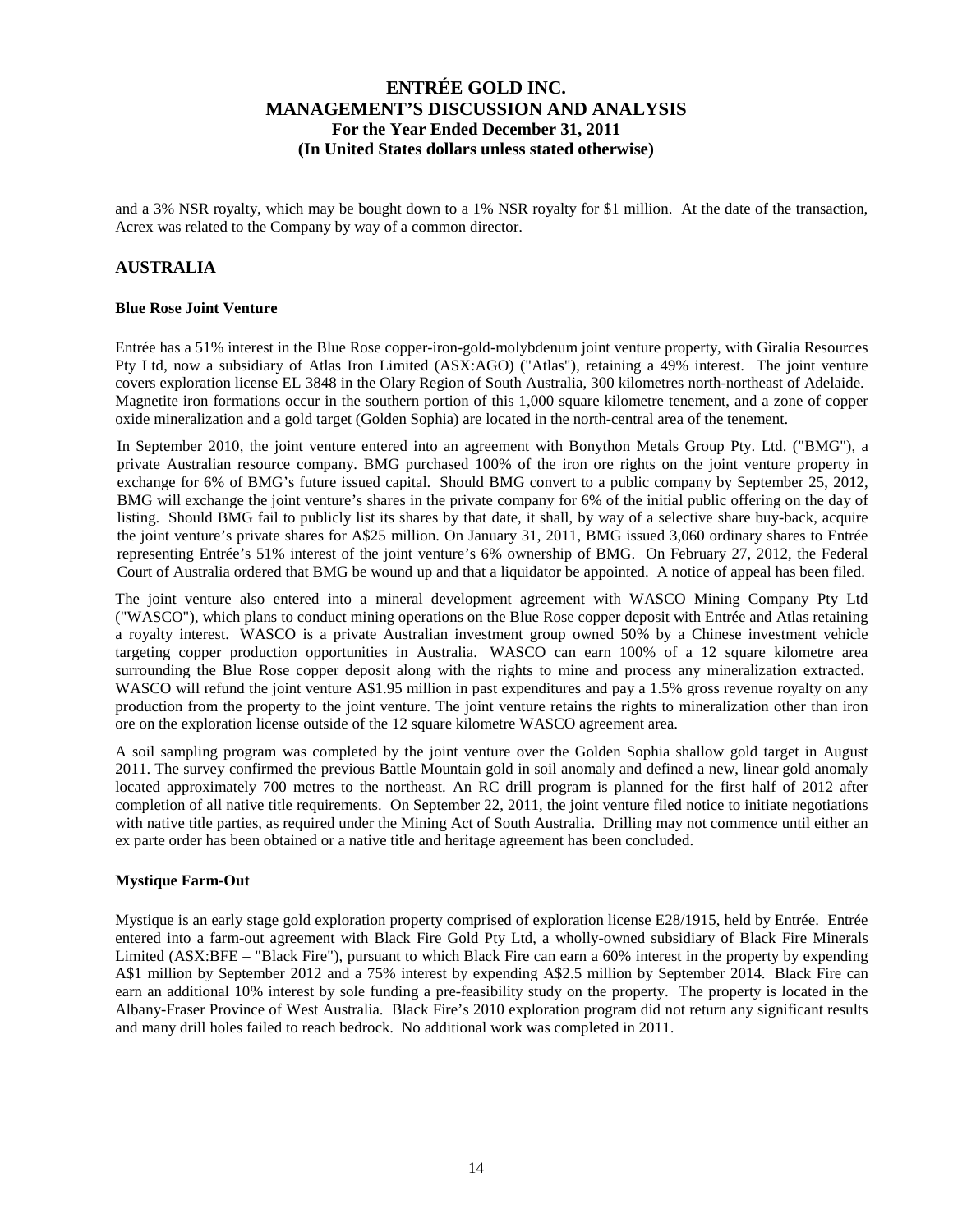### **Northling Farm-Out**

Entrée entered into a farm-out agreement with Quadrio Resources Pty Ltd., a subsidiary of Kingsgate Consolidated Limited (ASX:KCN – "Kingsgate"), whereby Kingsgate could earn up to a 70% interest in exploration licence E52/2314 by spending A\$750,000 over five years. The property was explored by DeBeers for diamonds in the early 1990s, with copper being intersected in one of the drill holes (2.4% over 4 metres). In March 2012, Kinsgate assigned its interest in the farm-out agreement to a private Australian company, Vanguard Exploration Pty Ltd. ("Vanguard"). Entrée entered into a purchase and sale agreement with Vanguard pursuant to which Vanguard agreed to purchase Entrée's interest in the Northling property for A\$100,000. The transaction closed on March 12, 2012.

### **PERU**

In September 2010, Entrée entered into a conditional agreement with a private Peruvian company whereby Entrée may acquire an initial 70% interest in the Lukkacha property located in Tacna Province of southeastern Peru. The property is situated within 50 kilometres of the international border with Chile, and initiation of work is subject to Entrée obtaining a Supreme Decree allowing it to work on the property. Subject to obtaining the Supreme Decree, Entrée may earn a 70% interest by making cash payments totalling \$215,000 and expending a minimum of \$1.5 million on exploration, to include a minimum 6,000 metres of diamond drilling, within 24 months. Once Entrée has earned a 70% interest, it may acquire a further 30% interest by paying the vendors \$2 million within 24 months. The vendors would retain a 2% NSR royalty, half of which may be purchased at any time for \$1 million.

The property consists of seven concessions totalling 4,400 hectares which cover two large areas of surface alteration, iron oxides and quartz veining approximately 50 kilometres along the structural trend southeast from the giant Toquepala mining operation of Grupo Mexico. The property has never been drilled and represents a unique opportunity for early stage exploration within an under-explored major copper district. Further exploration (geophysics and drilling) is dependent on receipt of the Supreme Decree.

For the year ended December 31, 2011, Lukkacha expenses were \$60,298 compared to \$85,911 during the year ended December 31, 2010.

### **GENERAL AND ADMINISTRATIVE**

For the year ended December 31, 2011, general and administrative expense, before stock-based compensation, was \$5,412,788 compared to \$4,971,109 during the year ended December 31, 2010. The increase in 2011 was due to a number of factors including increases in personnel expenses and higher accounting, legal and regulatory fees compared to 2010.

### **STOCK-BASED COMPENSATION**

For the year ended December 31, 2011, stock-based compensation expense was \$991,161 compared to \$2,897,845 during the year ended December 31, 2010. During the year ended December 31, 2011, 575,000 options were granted with a fair value of \$944,319, compared to 1,737,500 options that were granted with a fair value of \$3,007,946 during the year ended December 31, 2010.

### **INTEREST INCOME**

For the year ended December 31, 2011, interest income was \$190,391 compared to \$243,433 during the year ended December 31, 2010 as set out above. The Company earns interest income on its invested cash which decreased compared to the equivalent period last year due primarily to cash expenditures on operations throughout the year and the PacMag acquisition.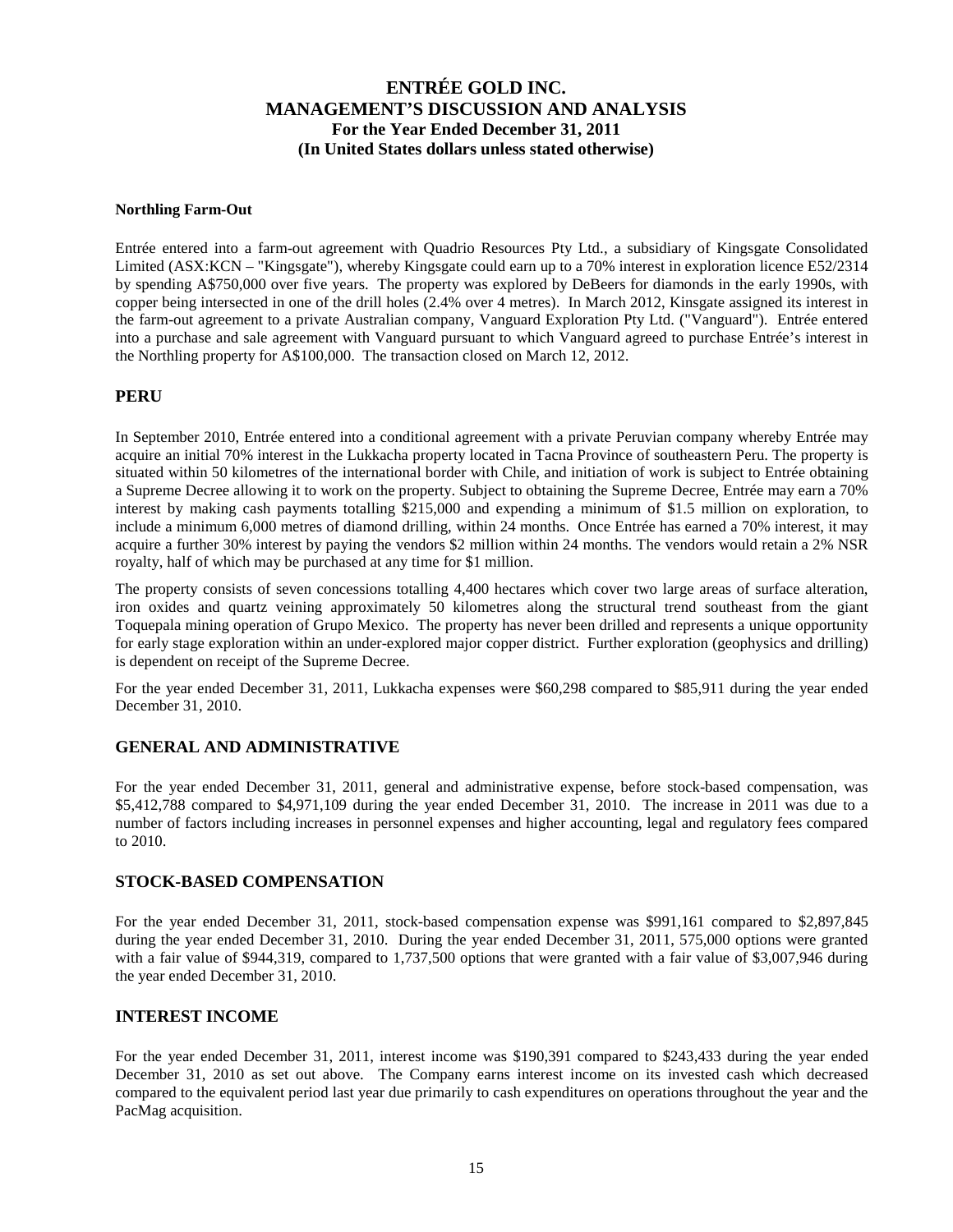### **VALUATION OF LONG-TERM INVESTMENT**

### *Asset Backed Commercial Paper*

In September 2011, the Company sold its asset backed notes ("AB Notes") with a face value of C\$4,007,068, and an expected maturity date of December 20, 2016, for gross cash proceeds of \$2,560,687, net of taxes. The Company had designated the notes as available for sale and the notes were recorded at fair value using a discounted cash flow approach (December 31, 2010 – C\$2,623,998). The Company recorded a gain on sale of investments of \$1,178,254 for the year ended December 31, 2011.

### *Australia Listed Equity Securities*

In April 2011, Entrée sold its Australian listed equity securities for gross cash proceeds of \$3,174,208, net of taxes and recorded a gain on sale of investments of \$2,148,021 for the year ended December 31, 2011.

### *Equity Method Investment*

As further described in the notes to the Audited Consolidated Financial Statements, Entrée has a 20% interest in a joint venture with OTLLC. As at December 31, 2011, the Company's investment in the joint venture was \$98,450 (December 31, 2010 - \$119,517). The Company's share of the loss of the joint venture is \$2,397,085 for the year ended December 31, 2011 (December 31, 2010 - \$985,441) including accrued interest expense of \$151,952 for the year ended December 31, 2011 (December 31, 2010 - \$44,103).

### **OUTLOOK**

Entrée is primarily focused on exploring its principal properties in Nevada and Mongolia. In addition, Entrée is engaged in evaluating additional acquisition opportunities which are complementary to its existing projects, particularly large tonnage base and precious metal targets in eastern Asia and the Americas. These efforts have resulted in the acquisition of PacMag, agreements with Honey Badger and Eurasian's wholly owned subsidiary Bronco Creek Exploration Inc. on projects in Nevada and a conditional agreement on the Lukkacha property in Peru. The commodities Entrée is most likely to pursue include copper, gold and molybdenum, which are often associated with large tonnage, porphyry related environments. Smaller, higher grade systems will be considered by Entrée if they demonstrate potential for near-term production and cash-flow. If Entrée is able to identify smaller, higher grade bodies that may be indicative of concealed larger tonnage mineralized systems, it may negotiate and enter into agreements to acquire them.

Entrée has not generated any revenue from operations since its incorporation and Entrée anticipates that it will continue to incur operating expenses without revenues unless and until the Joint Venture Property is brought into production or it is able to identify a mineral reserve in a commercially exploitable quantity on one or more of its mineral properties and it builds and operates a mine. As at December 31, 2011, Entrée had working capital of approximately \$19.0 million. Entrée's average monthly operating expenses in 2011 were approximately \$1.9 million, including exploration, general and administrative expenses and investor relations expenses. Due to the nature of Entrée's mineral property interests and related exploration expenses, it has the ability to alter the timing of these expenditures and, to a lesser extent, its general and administrative expenses. In order to advance its existing projects beyond the next twelve months, and to consider acquiring any additional complementary projects, Entrée will have to raise additional funds. In order to provide the Company with flexibility to raise funds should the opportunity arise, the Company announced on November 19, 2010 that it had filed a short form base shelf prospectus with the securities commissions in each of the provinces of Canada, except Quebec, and a corresponding shelf registration statement with the United States Securities and Exchange Commission on Form F-10/A. These filings will allow the Company to make offerings of common shares, warrants, subscription receipts or any combination of such securities up to an aggregate offering price of C\$100,000,000 during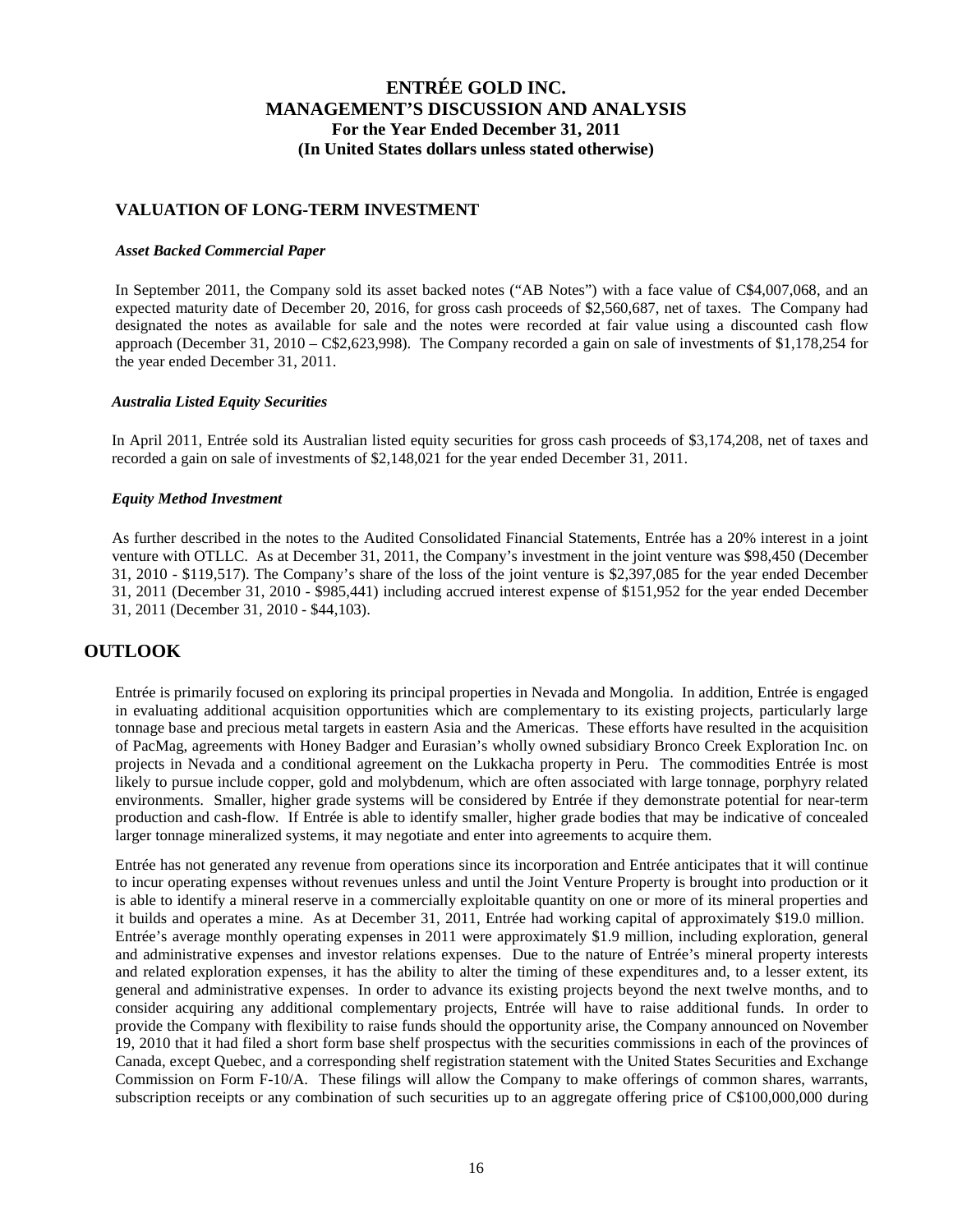the 25-month period that the short form base shelf prospectus remains effective. Net proceeds from the sale of the securities, if any, are expected to be used by the Company for acquisitions, development of acquired/existing mineral properties, working capital requirements and/or for other general corporate purposes. The Company completed a marketed offering in November 2011, raising gross proceeds of \$14,075,483, and subsequent to year end raised addition gross proceeds of \$1,628,583 through the exercise of the related over-allotment option. The foregoing amounts include gross proceeds from the sale of common shares to Rio Tinto pursuant to the exercise of its pre-emptive rights.

## **SELECTED QUARTERLY DATA**

|                                                  |     | <b>Ended</b><br>December 31,<br>2011 |              | <b>Ended</b><br>September 30,<br>2011 |               | Three Months Three Months Three Months Three Months<br><b>Ended</b><br><b>June 30,</b><br>2011 |               | <b>Ended</b><br>March 31,<br>2011 |
|--------------------------------------------------|-----|--------------------------------------|--------------|---------------------------------------|---------------|------------------------------------------------------------------------------------------------|---------------|-----------------------------------|
| Exploration                                      | \$. | 4,671,238                            | <sup>S</sup> | 3,662,130                             | <sup>\$</sup> | 5,698,144                                                                                      | <sup>\$</sup> | 3,647,662                         |
| General and administrative                       |     | 1,444,511                            |              | 1,185,528                             |               | 1,901,162                                                                                      |               | 1,922,626                         |
| Loss (gain) on sale of mineral property interest |     | (1,474,640)                          |              | 26,033                                |               | (125, 916)                                                                                     |               |                                   |
| Impairment of mineral property interests         |     | 309,483                              |              | 221,522                               |               |                                                                                                |               |                                   |
| Loss from operations                             |     | (4,950,592)                          |              | (5,095,213)                           |               | (7,473,390)                                                                                    |               | (5,570,288)                       |
| Gain on sale of investments                      |     |                                      |              | 1,178,254                             |               | 2,148,021                                                                                      |               |                                   |
| Interest income                                  |     | 4,651                                |              | 35,452                                |               | 94,921                                                                                         |               | 55,367                            |
| Loss from equity investee                        |     | (514,390)                            |              | (593,087)                             |               | (645, 264)                                                                                     |               | (644, 344)                        |
| Current income tax expense                       |     | (152, 190)                           |              |                                       |               |                                                                                                |               |                                   |
| Deferred income tax recovery                     |     | 938,766                              |              | 968,356                               |               | 2,257,762                                                                                      |               | 817,000                           |
| Net loss                                         | S   | (4,673,755)                          |              | (3,506,238)                           | -S            | (3,617,950)                                                                                    | S             | (5,342,265)                       |
| Loss per share, basic and diluted                | S   | $(0.04)$ \$                          |              | $(0.03)$ \$                           |               | $(0.03)$ \$                                                                                    |               | (0.05)                            |

|                                   |    | Three Months Three Months Three Months |   |               |    |                 |     | <b>Three Months</b> |
|-----------------------------------|----|----------------------------------------|---|---------------|----|-----------------|-----|---------------------|
|                                   |    | <b>Ended</b>                           |   | <b>Ended</b>  |    | <b>Ended</b>    |     | <b>Ended</b>        |
|                                   |    | December 31,                           |   | September 30, |    | <b>June 30,</b> |     | March 31,           |
|                                   |    | 2010                                   |   | <b>2010</b>   |    | 2010            |     | 2010                |
| Exploration                       | \$ | 4.109.919                              | S | 4.496.968     | S  | 2,511,312       | \$. | 1,108,364           |
| General and administrative        |    | 4,041,289                              |   | 1,729,714     |    | 808,638         |     | 1,066,608           |
| Loss from operations              |    | (8,151,208)                            |   | (6,226,682)   |    | (3,319,950)     |     | (2,174,972)         |
| Interest income                   |    | 51,199                                 |   | 80.251        |    | 50,564          |     | 61,419              |
| Loss from equity investee         |    | (388, 114)                             |   | (401, 539)    |    | (153, 177)      |     | (42,611)            |
| Deferred income tax recovery      |    | 545,412                                |   |               |    |                 |     |                     |
| Net loss                          | S  | (7,942,711)                            |   | (6,547,970)   | \$ | (3,422,563)     | S   | (2,156,164)         |
| Loss per share, basic and diluted | \$ | $(0.07)$ \$                            |   | $(0.06)$ \$   |    | $(0.04)$ \$     |     | (0.02)              |

The 2010 field exploration season did not begin until the end of March resulting in lower explorations costs in the first quarter compared to 2011. Exploration costs were also much lower in the second quarter of 2010 compared to the current year. This is due in part to increased operational requirements following the acquisition of PacMag in June 2010. Exploration expenditures during 2011 were relatively more constant than through 2010 due to a continuous drilling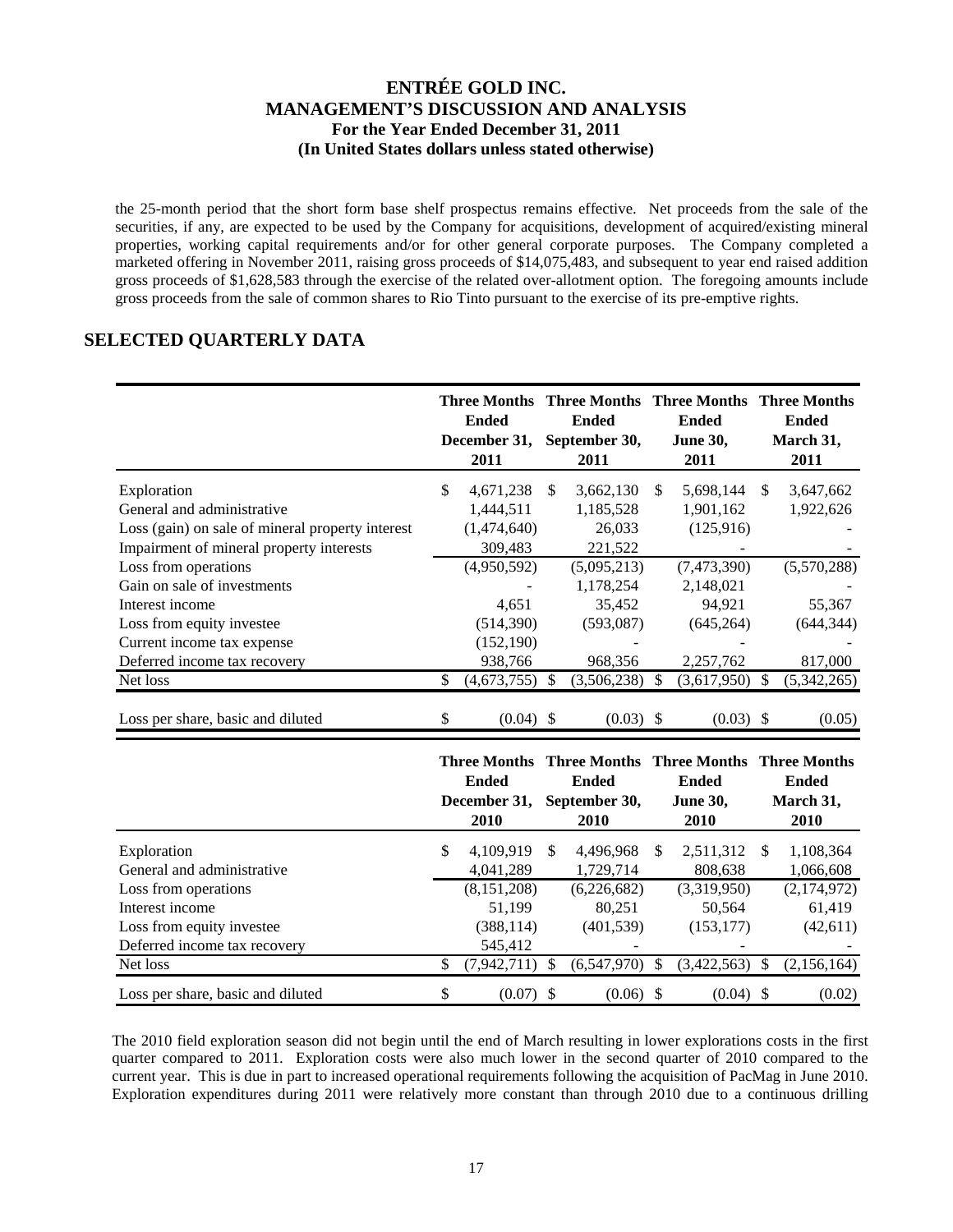program at the Ann Mason Project with the exception of the quarter ended June 30, 2011 during which Entrée increased drilling activity on the Blue Hill portion of the Ann Mason Project. General and administrative costs fluctuated throughout 2011 and 2010, primarily due to stock-based compensation expenses. During the three months ended June 30, 2011, Entrée sold its Australian listed securities and recorded a gain on sale of investments of \$2,148,021. During the three months ended September 30, 2011, the Company sold its asset backed notes and recorded a gain on sale of investments of \$1,178,254. In addition, in the three months ended June 30, 2011, Entrée sold the Rainbow Canyon property, and recorded a gain on sale of mineral property interest of \$125,916. During the three months ended December 31, 2011, Entrée sold the Togoot license and recorded a gain on sale of mineral property interest of \$1,474,640. Deferred income tax recovery was much higher in 2011, due to an increase in deferred tax assets related to expenditures on the Ann Mason Project.

# **LIQUIDITY**

To date, Entrée has not generated revenues from its operations and is considered to be in the exploration stage. Working capital on hand at December 31, 2011 was \$19,004,136 and is sufficient to fund exploration, general and administrative expense and investor relations for the next twelve months. In order to advance its existing projects beyond the twelve months, and to consider acquiring any additional complementary projects, Entrée will have to raise additional funds. Cash and cash equivalents was \$14,512,198 and short-term investments was \$4,916,421 at December 31, 2011. To date, the Company has been dependent on equity financing for additional funding.

Under the terms of the Entrée-OTLLC Joint Venture, Entrée may be carried through to production on the Joint Venture Property, at its election, by debt financing from OTLLC with interest accruing at OTLLC's actual cost of capital or prime +2%, whichever is less, at the date of the advance.

### **Operating activities**

Cash used in operations was \$22,390,021 for the year ended December 31, 2011 (December 31, 2010 - \$15,970,131) and represents expenditures primarily on mineral property exploration and secondarily on general and administrative expense for both periods.

### **Financing activities**

Cash provided by financing activities during the year ended December 31, 2011 and 2010 and common shares issued for cash were as follows:

|                                                       | <b>Year Ended</b><br>December 31,<br>2011 |               | <b>Year Ended</b><br>December 31,<br>2011 | <b>Year Ended</b><br>December 31,<br>2010 | Year Ended<br>December 31,<br><b>2010</b> |
|-------------------------------------------------------|-------------------------------------------|---------------|-------------------------------------------|-------------------------------------------|-------------------------------------------|
|                                                       | <b>Shares</b>                             |               | <b>Amount</b>                             | <b>Shares</b>                             | Amount                                    |
| Marketed Offering                                     | 11,482,216                                | <sup>\$</sup> | 14,075,483                                | -                                         |                                           |
| Exercise of stock options<br><b>Share Issue Costs</b> | 427.147                                   |               | 608,466<br>(1,065,065)                    | 2.122.278<br>$\overline{\phantom{a}}$     | 2,699,728<br>(147, 228)                   |
|                                                       | 11,909,363                                |               | 13,618,884                                | 2.122.278                                 | 2,552,500                                 |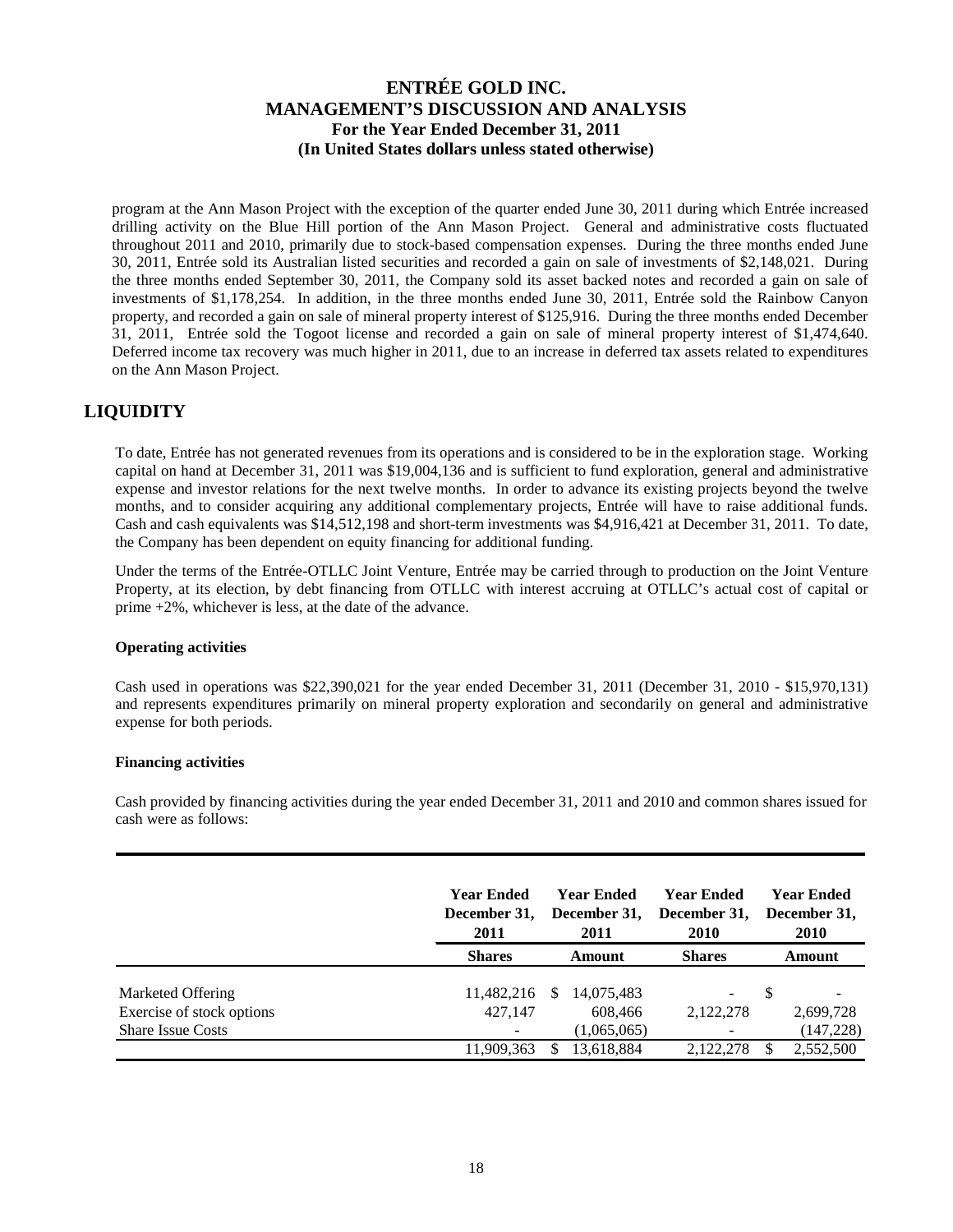#### **Investing activities**

During the year ended December 31, 2011, Entrée expended \$Nil (December 31, 2010 – \$7,388,397) related to the PacMag acquisition and cash and bond payments of \$839,644 (December 31, 2010 – \$258,367) related to other mineral property interests and recorded in other assets. Entrée also acquired \$837,263 cash on the acquisition of PacMag on June 30, 2010. During the year ended December 31, 2011, cash provided from short-term investments was \$5,076,271 (December 31, 2010 – \$Nil). During the year ended December 31, 2011, Entrée expended \$223,176 on equipment, primarily for exploration activities (December 31, 2010 – \$180,458). During the year ended December 31, 2011, Entrée sold its Australian listed securities for gross cash proceeds of \$3,174,208 and its asset backed notes for gross cash proceeds of \$2,560,687, net of taxes, sold its interest in the Rainbow Canyon property for gross cash proceeds of \$125,916 and sold its interest in the Togoot property for gross cash proceeds of \$1,365,475, net of taxes.

### **Table of Contractual Commitments**

The following table lists as of December 31, 2011 information with respect to the Company's known contractual obligations.

|               |   | Less than<br>1 Year | 1-3 Years    | 3-5 Years     | More than<br>5 Year | <b>Total</b> |
|---------------|---|---------------------|--------------|---------------|---------------------|--------------|
| Office leases |   | 286.412<br>-S       | 389,173<br>S | 413,544<br>-S | 86.723              | \$1,175,852  |
| Total         | S | 286,412             | 389,173      | 413,544       | 86.723              | 1,175,852    |

#### **Outstanding share data**

As at December 31, 2011, there were 127,016,788 common shares outstanding. In addition, there were 9,135,500 stock options outstanding with exercise prices ranging from C\$1.32 to C\$3.47 per share. As at March 29, 2012, there were 128,377,243 common shares outstanding. In addition, there were 10,865,000 stock options outstanding with exercise prices ranging from C\$1.25 to C\$3.47 per share. There were no warrants outstanding at December 31, 2011 or at March 29, 2012.

## **CAPITAL RESOURCES**

Entrée had no commitments for capital assets at December 31, 2011.

At December 31, 2011, Entrée had working capital of \$19,004,136 compared to \$21,268,201 at December 31, 2010. Entrée believes that in order to advance its existing projects beyond the next twelve months, and to consider acquiring any additional complementary projects, it will have to raise additional funds.

Entrée is committed to make lease payments totalling \$1,175,852 over its six year office lease in Vancouver, four annual office leases in Ulaanbaatar, Colorado, Arizona, and Yerington, two annual warehouse leases in Yerington, and five leases for accommodations in Yerington.

## **OFF-BALANCE SHEET TRANSACTIONS**

Entrée has no off-balance sheet arrangements except for the contractual obligation noted above.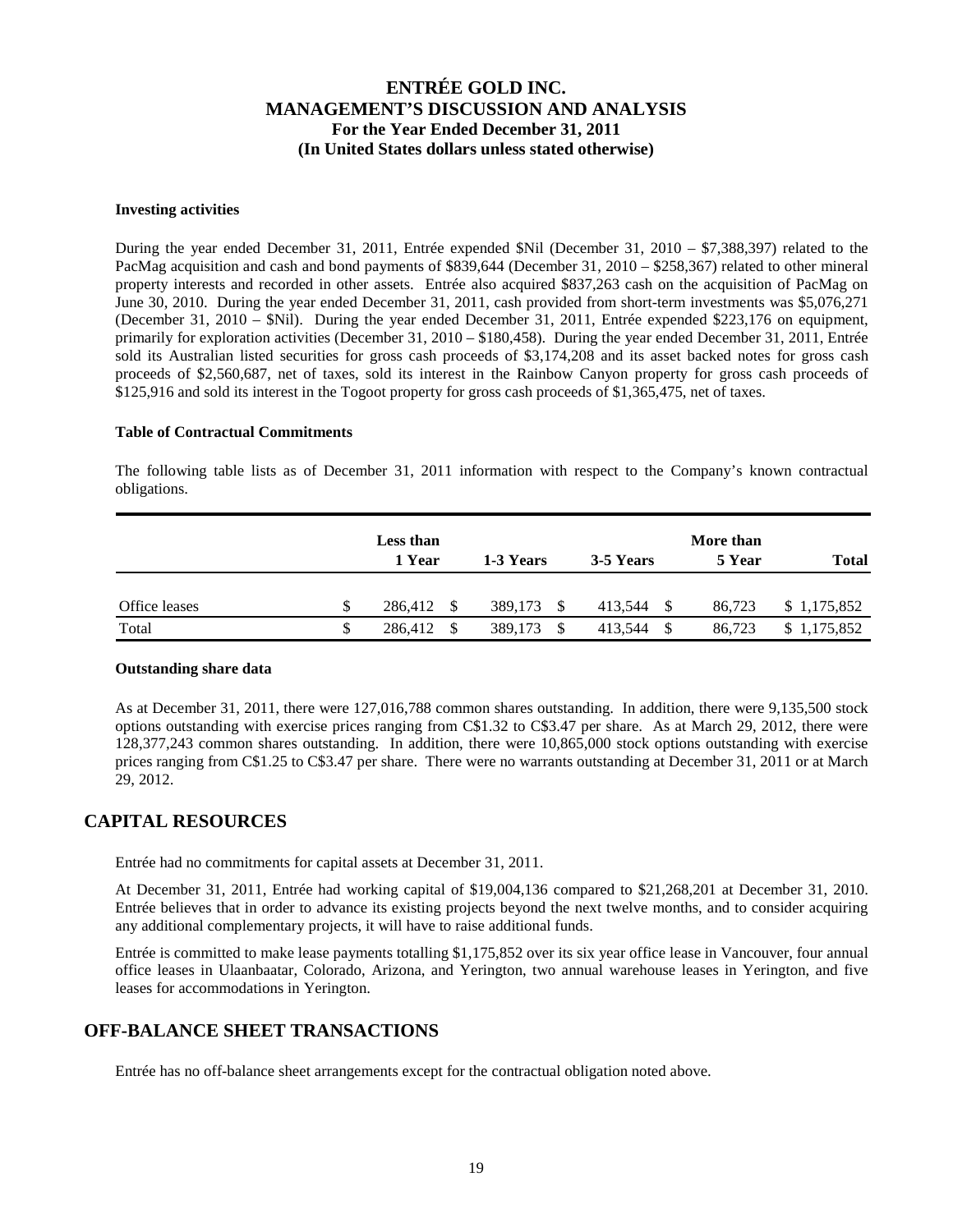## **TRANSACTIONS WITH RELATED PARTIES**

On March 25, 2011, Entrée entered into an agreement with Acrex Ventures Ltd. ("Acrex"), a company that was related by way of a common director at the date of the transaction, pursuant to which Acrex purchased a 100% interest in the Rainbow Canyon property for \$125,916 and a 3% NSR royalty, which may be bought down to a 1% NSR royalty for \$1 million.

# **CRITICAL ACCOUNTING ESTIMATES**

The preparation of consolidated financial statements in conformity with generally accepted accounting principles in the United States requires management to make estimates and assumptions that affect the reported amount of assets and liabilities and the disclosure of contingent assets and liabilities at the date of the financial statements and the reported amount of revenues and expenses during the period. Actual results could differ from these estimates.

The Company must make estimates and judgments in determining income tax expense for financial statement purposes. These estimates and judgments occur in the calculation of tax credits, benefits, and deductions, and in the calculation of certain tax assets and liabilities that arise from differences in the timing of recognition of revenue and expense for tax and financial statement purposes. Significant changes in these estimates may result in an increase or decrease to the tax provision in a subsequent period. The Company must assess the likelihood that we will be able to recover any deferred tax assets. If recovery is not likely, the provision for taxes must be increased by recording a valuation allowance against the deferred tax assets. However, should there be a change in the ability to recover any deferred tax assets, the tax provision would increase in the period in which it is determined that the recovery was not likely. Recovery of a portion of the deferred tax assets is impacted by Company plans with respect to holding or disposing of certain assets. Changes in economic conditions, exploration results, metal prices and other factors could result in changes to the estimates and judgements used in determining the income tax expense.

The Company capitalizes the cost of acquiring mineral property interests, including undeveloped mineral property interests, until the viability of the mineral interest is determined. Capitalized acquisition costs are expensed if it is determined that the mineral property has no future economic value. The Company must make estimates and judgments in determining if any capitalized amounts should be written down by assessing if future cash flows, including potential sales proceeds, related to the mineral property are estimated to be less than the property's total carrying value. The carrying value of each mineral property is reviewed periodically, and whenever events or changes in circumstances indicate that the carrying value may not be recoverable. Reductions in the carrying value of a property would be recorded to the extent that the total carrying value of the mineral property exceeds its estimated fair value.

The Company follows accounting guidelines in determining the value of stock option compensation, as disclosed in Note 9 to the Annual Financial Statements. Unlike other numbers in the accounts, this is a calculated amount not based on historical cost, but on subjective assumptions introduced to an option pricing model, in particular: (1) an estimate for the average future hold period of issued stock options before exercise, expiry or cancellation; and (2) future volatility of the Company's share price in the expected hold period (using historical volatility as a reference). Given that there is no market for the options and they are not transferable, the resulting value calculated is not necessarily the value the holder of the option could receive in an arm's-length transaction.

The Company's accounting policy is to expense exploration costs on a project by project basis consistent with US GAAP. The policy is consistent with that of other exploration companies that have not established mineral reserves. When a mineral reserve has been objectively established further exploration costs would be deferred. Management is of the view that its current policy is appropriate for the Company.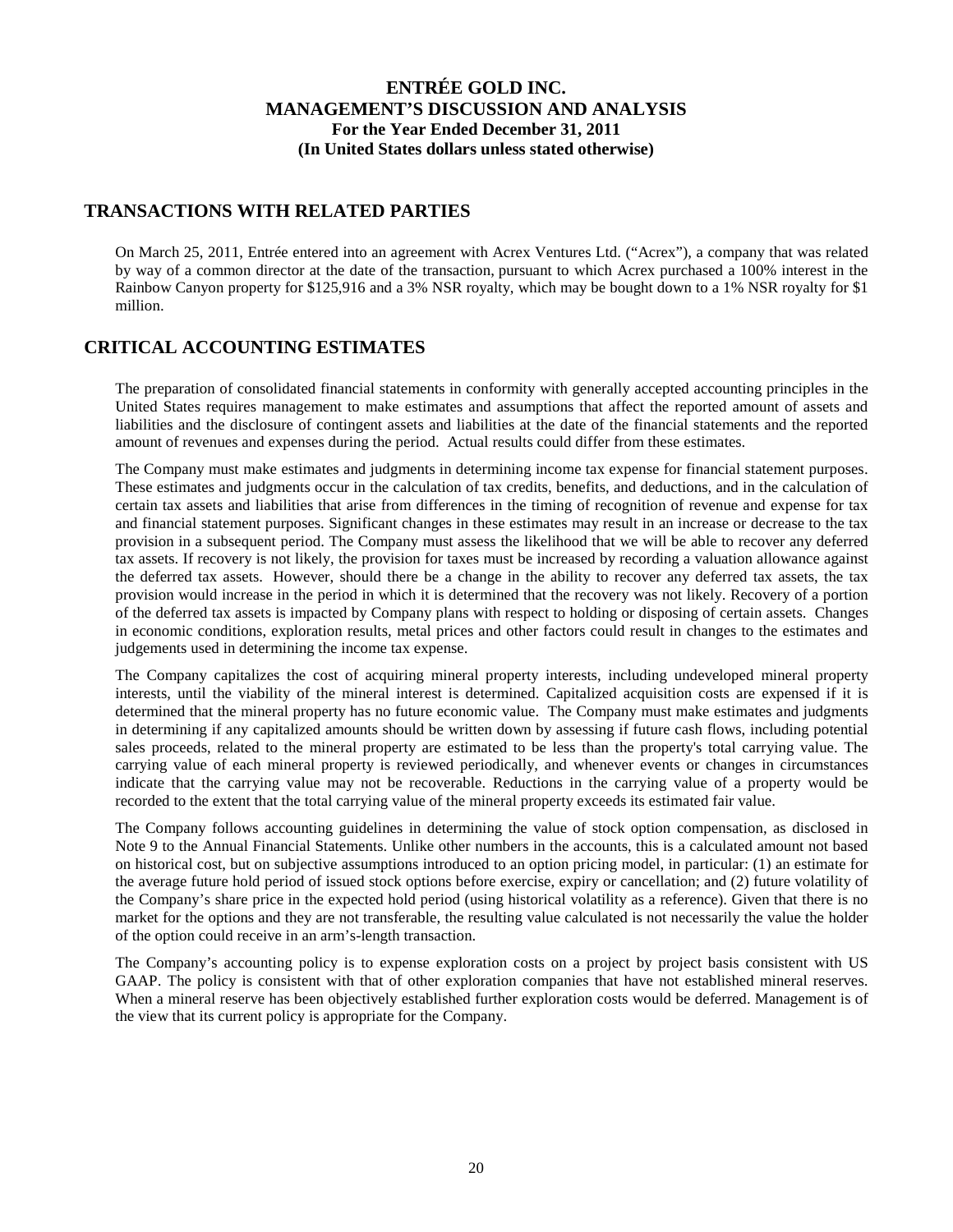## **CHANGES IN ACCOUNTING POLICIES**

In December 2011, the Financial Accounting Standards Board ("FASB") issued Accounting Standards Update (ASU) 2011-12, *Comprehensive Income (Topic 220), Deferral of the Effective Date for Amendments to the Presentation of Reclassifications of Items Out of Accumulated Other Comprehensive Income in Accounting Standards Update No. 2011-05*. ASU 2011-12 defers the effective date pertaining to reclassification adjustments out of accumulated other comprehensive income (AOCI) in ASU 2011-05, *Comprehensive Income (Topic 220), Presentation of Comprehensive Income*. ASU 2011-12 is effective for interim and annual reporting periods beginning after December 15, 2011. The Company does not expect its adoption to have a material impact on the Company's financial reporting and disclosures.

In June 2011, the FASB issued ASU 2011-05, *Comprehensive Income (Topic 220), Presentation of Comprehensive Income, amending ASC 220.* ASU 2011-05 eliminates the current option under U.S. GAAP to present components of other comprehensive income (OCI) as part of the statement of changes in stockholders' equity. Entities are required to present components of comprehensive income either in a single continuous statement of comprehensive income or in two separate but consecutive statements. ASU 2011-05 also requires entities to present reclassification adjustments out of AOCI in the statements where the components of net income and the components of OCI are presented. Consequently, this requirement is deferred by ASU 2011-12 and will be reconsidered by the FASB at a future date. ASU 2011-05 is effective for interim and annual reporting periods beginning after December 15, 2011. The Company is currently presenting all components of comprehensive income in a single continuous statement of comprehensive income and accordingly the Company does not expect its adoption to have a material impact on the Company's financial reporting and disclosures.

In May 2011, the FASB issued ASU 2011-04, *Fair Value Measurement (Topic 820), Amendments to Achieve Common Fair Value Measurement and Disclosure Requirements in U.S. GAAP and IFRSs, amending ASC 820*. ASU 2011-04 results in common fair value measurement and disclosure requirements in U.S. GAAP and IFRSs. Accordingly, the amendments clarify the requirements in U.S. GAAP for measuring fair value and for disclosing information about fair value measurements. ASU 2011-04 is effective for interim and annual reporting periods beginning after December 15, 2011. The Company is currently evaluating the impact of ASU 2011-04, but does not expect its adoption to have a material impact on the Company's financial reporting and disclosures.

A detailed summary of all of the Company's significant accounting policies and the estimates derived therefrom is included in Note 2 to the Annual Consolidated Financial Statements for the year ended December 31, 2011.

## **FINANCIAL INSTRUMENTS AND OTHER INSTRUMENTS**

The Company's financial assets and liabilities consist of cash and cash equivalents, short-term investments, receivables, deposits, long-term investments, accounts payable and accrued liabilities and loans payable, some of which are denominated in United States dollars, Mongolian Tugriks, Australian dollars, Peruvian Nuevo Sol and Chinese Renminbi. The Company is at risk to financial gain or loss as a result of foreign exchange movements against the Canadian dollar. The Company minimizes its foreign exchange risk by maintaining low account balances in currencies other than the Canadian dollar. The Company does not currently have major commitments to acquire assets in foreign currencies; but historically it has incurred the majority of its exploration costs in foreign currencies.

## **OTHER MD&A REQUIREMENTS**

Forward-Looking Statements

This MD&A contains forward-looking statements within the meaning of the United States Private Securities Litigation Reform Act of 1995 and forward-looking information within the meaning of applicable Canadian securities laws.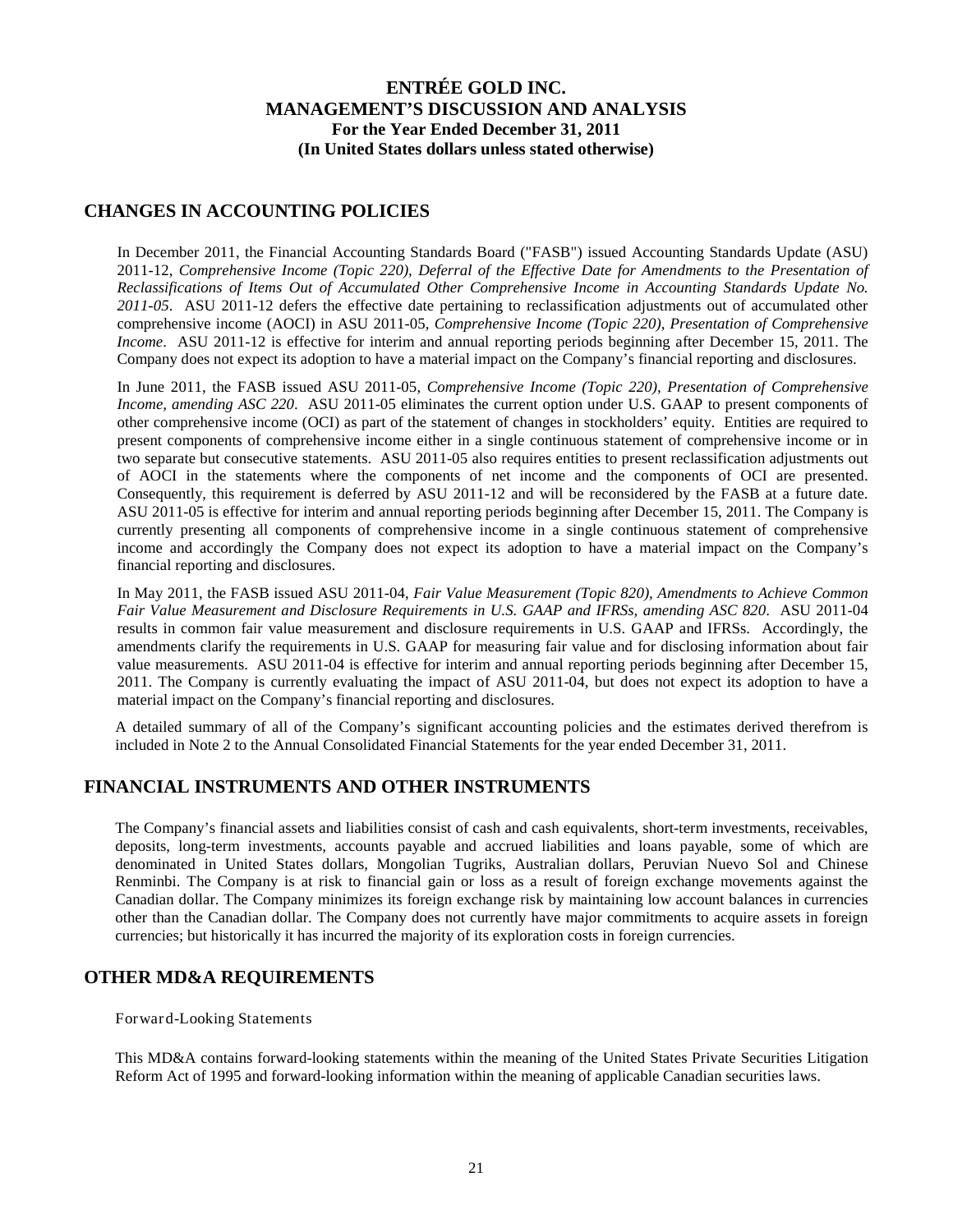Forward-looking statements include, but are not limited to, statements with respect to the future prices of copper, gold and molybdenum, the estimation of mineral reserves and resources, the realization of mineral reserve and resource estimates, the timing and amount of estimated future production, costs of production and capital expenditures, the costs and timing of the development of new deposits, the potential for the discovery of additional mineralized zones on properties in which Entrée has an interest, the potential for the expansion of existing deposits in which Entrée has an interest, the timing of and potential for future resource estimates on properties in which Entrée has an interest, plans for future exploration and/or development programs and budgets, the potential for Entrée's inclusion in the Investment Agreement, the application of Resolution 175 to the Shivee Tolgoi and Javhlant licences, permitting time lines, currency fluctuations, requirements for additional capital, anticipated business activities, corporate strategies, proposed acquisitions and dispositions of assets, the use of proceeds from financings and future financial performance. In certain cases, forward-looking statements can be identified by the use of words such as "plans", "expects" or "does not expect", "is expected", "budgeted", "scheduled", "estimates", "forecasts", "intends", "anticipates", or "does not anticipate" or "believes" or variations of such words and phrases or statements that certain actions, events or results "may", "could", "would", "might", or "will be taken", "occur" or "be achieved". While the Company has based these forward-looking statements on its expectations about future events as at the date that such statements were prepared, the statements are not a guarantee of the Company's future performance and are subject to risks, uncertainties, assumptions and other factors which could cause actual results to differ materially from future results expressed or implied by such forwardlooking statements. Such factors and assumptions include, amongst others, that the size, grade and continuity of deposits and resource and reserve estimates have been interpreted correctly from exploration results, that the results of preliminary test work are indicative of what the results of future test work will be, that the prices of copper, gold and molybdenum will remain relatively stable, the effects of general economic conditions, changing foreign exchange rates and actions by government authorities including the Government of Mongolia, uncertainties associated with legal proceedings and negotiations and misjudgements in the course of preparing forward-looking statements. In addition, there are also known and unknown risk factors which may cause the actual results, performances or achievements of the Company to be materially different from any future results, performance or achievements expressed or implied by the forward-looking statements. Such factors include, among others, risks related to international operations, including legal and political risk in Mongolia; recent global financial conditions; actual results of current exploration activities; conclusions of economic evaluations; changes in project parameters as plans continue to be refined; future prices of copper, gold and molybdenum; possible variations in ore reserves, grade recovery and rates; failure of plant, equipment or processes to operate as anticipated; accidents, labour disputes and other risks of the mining industry; delays in obtaining government approvals or financing or in the completion of development or construction activities, as well as those factors discussed in the section entitled "Risk" in this MD&A and in the section entitled "Risk Factors" in the AIF. Although the Company has attempted to identify important factors that could cause actual actions, events or results to differ materially from those described in forward-looking statements, there may be other factors that cause actions, events or results not to be as anticipated, estimated or intended. There can be no assurance that forward-looking statements will prove to be accurate, as actual results and future events could differ materially from those anticipated in such statements. Except as required under applicable securities legislation, the Company undertakes no obligation to publicly update or revise forward-looking statements, whether as a result of new information, future events, or otherwise. Accordingly, readers should not place undue reliance on forward-looking statements.

### Risk

Entrée is a mineral exploration company and is exposed to a number of risks and uncertainties; some of these risks and uncertainties have been discussed elsewhere in this MD&A. For a more extensive discussion of risks and uncertainties to which Entrée is exposed, the reader should refer to the section titled "Risk Factors" contained in the Company's AIF available on SEDAR at www.sedar.com.

The Joint Venture Property forms part of the Oyu Tolgoi mining complex. Development of the Oyu Tolgoi mining complex may be subject to unexpected problems or delays for any number of reasons, including OTLLC's inability to raise the additional funding that it needs to complete the development of the Oyu Tolgoi mining complex, and lack of sophisticated electrical power and transportation infrastructure in proximity to the Oyu Tolgoi mining complex. In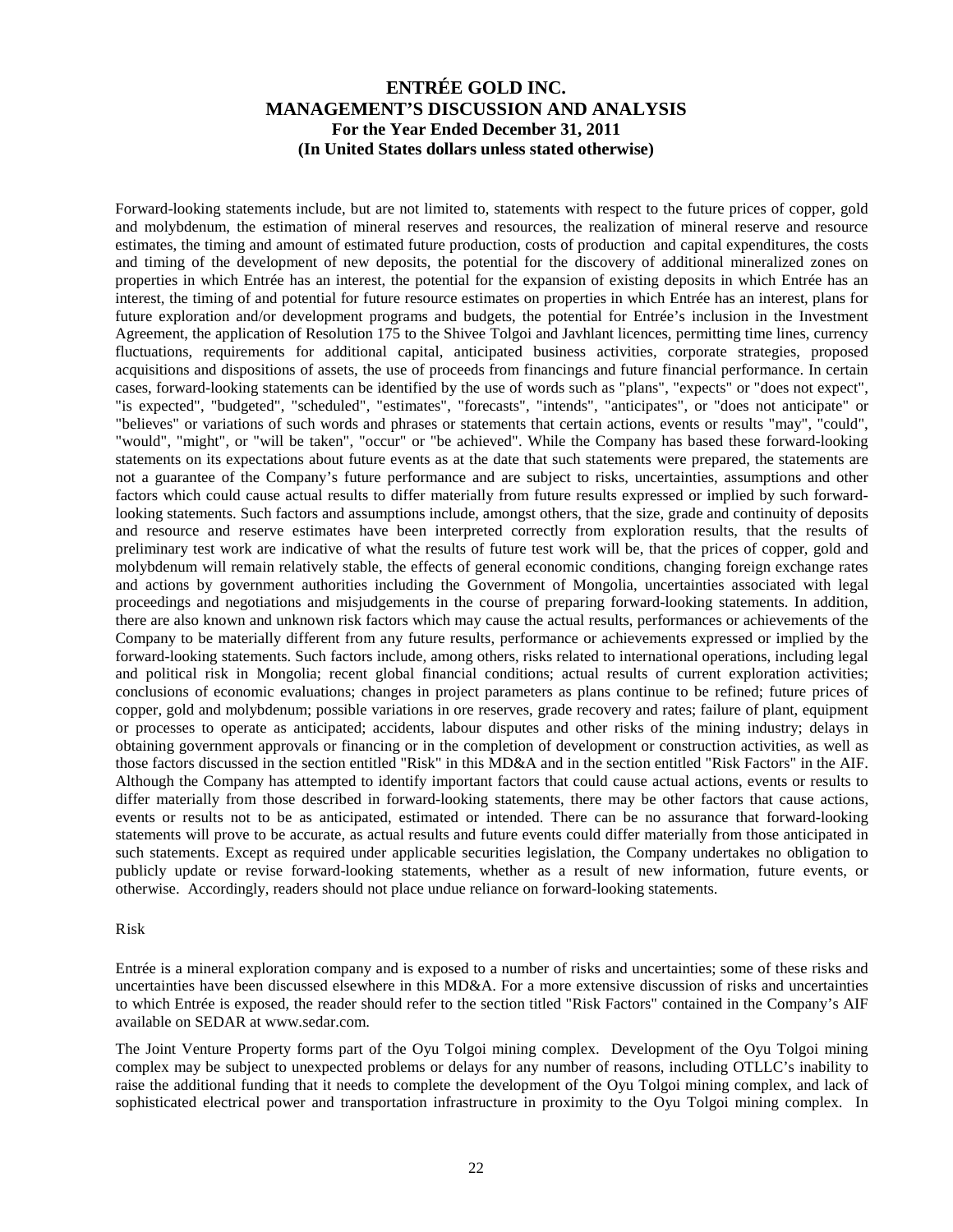addition, OTLLC has effective control of the development of both the Oyu Tolgoi licence and the Joint Venture Property. The development of the Joint Venture Property may be adversely affected if OTLLC decides to delay or reduce development in favour of the immediate or complete development of the Oyu Tolgoi licence.

Although the Shivee Tolgoi and Javhlant licences in Mongolia are included in the contract area for the Investment Agreement, Entrée's interest in the Joint Venture Property and Shivee West are not covered by the Investment Agreement. There can be no assurance that Entrée's assets will not be subject to nationalization, requisition or confiscation, whether legitimate or not, by any authority or body. There is no assurance that provisions under Mongolian law for compensation and reimbursement of losses to investors under such circumstances would be effective to restore the full value of Entrée's original investment or to compensate for the loss of the current value of its interest in the Lookout Hill property.

In June 2011, the Government of Mongolia passed Resolution 175, the purpose of which is to authorize the designation of certain land areas for "state special needs" within certain defined areas in proximity to the Oyu Tolgoi mining complex. These state special needs areas are to be used for infrastructure facilities necessary in order to implement the development and construction of the Oyu Tolgoi mining complex. Portions of the Shivee Tolgoi and Javhlant licences are included in the land area that is subject to Resolution 175. It is expected but not yet formally confirmed by the Government that to the extent that a consensual access agreement exists or is entered into between OTLLC and an affected licence holder, the application of Resolution 175 to the land area covered by the access agreement will be unnecessary. OTLLC has existing access and surface rights to the Joint Venture Property pursuant to the Earn-In Agreement. The Shivee Tolgoi and Javhlant licences are also part of the contract area of the Investment Agreement, which contains certain provisions respecting expropriation. If Entrée is unable to reach a consensual arrangement with OTLLC with respect to Shivee West, Entrée's right to use and access a corridor of land included in the state special needs areas for a proposed power line may be adversely affected by the application of Resolution 175. While the Mongolian Government would be responsible for compensating Entrée in accordance with the mandate of Resolution 175, the amount of such compensation is not presently quantifiable.

The ability of Entrée and its joint venture partner to conduct mining operations or exploration and development activities in Mongolia is subject to changes in legislation or government regulations or shifts in political attitudes beyond their control. Government policy may change to discourage foreign investment, nationalisation of mining industries may occur or other government limitations, restrictions or requirements not currently foreseen may be implemented.

Entrée is not presently a party to the Investment Agreement. Although OTLLC has agreed under the terms of the Earn-In Agreement to use its best efforts to cause Entrée to be brought within the ambit of, made subject to and to be entitled to the benefits of the Investment Agreement, unless and until Entrée becomes a party of the Investment Agreement or otherwise receives confirmation from the Government of Mongolia, there can be no assurance that Entrée will be entitled to all of the benefits of the Investment Agreement, including stability with respect to taxes payable. Until such time as Entrée becomes a party to the Investment Agreement, it could be subject to the new surtax royalty which came into effect in Mongolia on January 1, 2011. The rates of the new surtax royalty vary from 1% to 5% for minerals other than copper. For copper, the surtax royalty rates range between 22% and 30% for ore, between 11% and 15% for concentrates, and between 1% and 5% for final products. No surtax royalty is charged on any minerals below a certain threshold market price, which varies depending on the type of minerals. This is in addition to the standard royalty rates of 2.5% for coal sold in Mongolia and commonly occurring minerals sold in Mongolia, and 5% for all other minerals. In order to become a party to the Investment Agreement, the Government of Mongolia may require Entrée or the Entrée-OTLLC Joint Venture to agree to certain concessions, including with respect to the ownership of the Entrée-OTLLC Joint Venture or the scope of the lands to be covered by the Investment Agreement.

Entrée is and will be subject to the risks normally associated with the conduct of joint ventures, which include disagreements as to how to develop, operate and finance a project and possible litigation between the participants regarding joint venture matters. These matters may have an adverse effect on Entrée's ability to realize the full economic benefits of its interest in the property that is the subject of a joint venture, which could affect its results of operations and financial condition.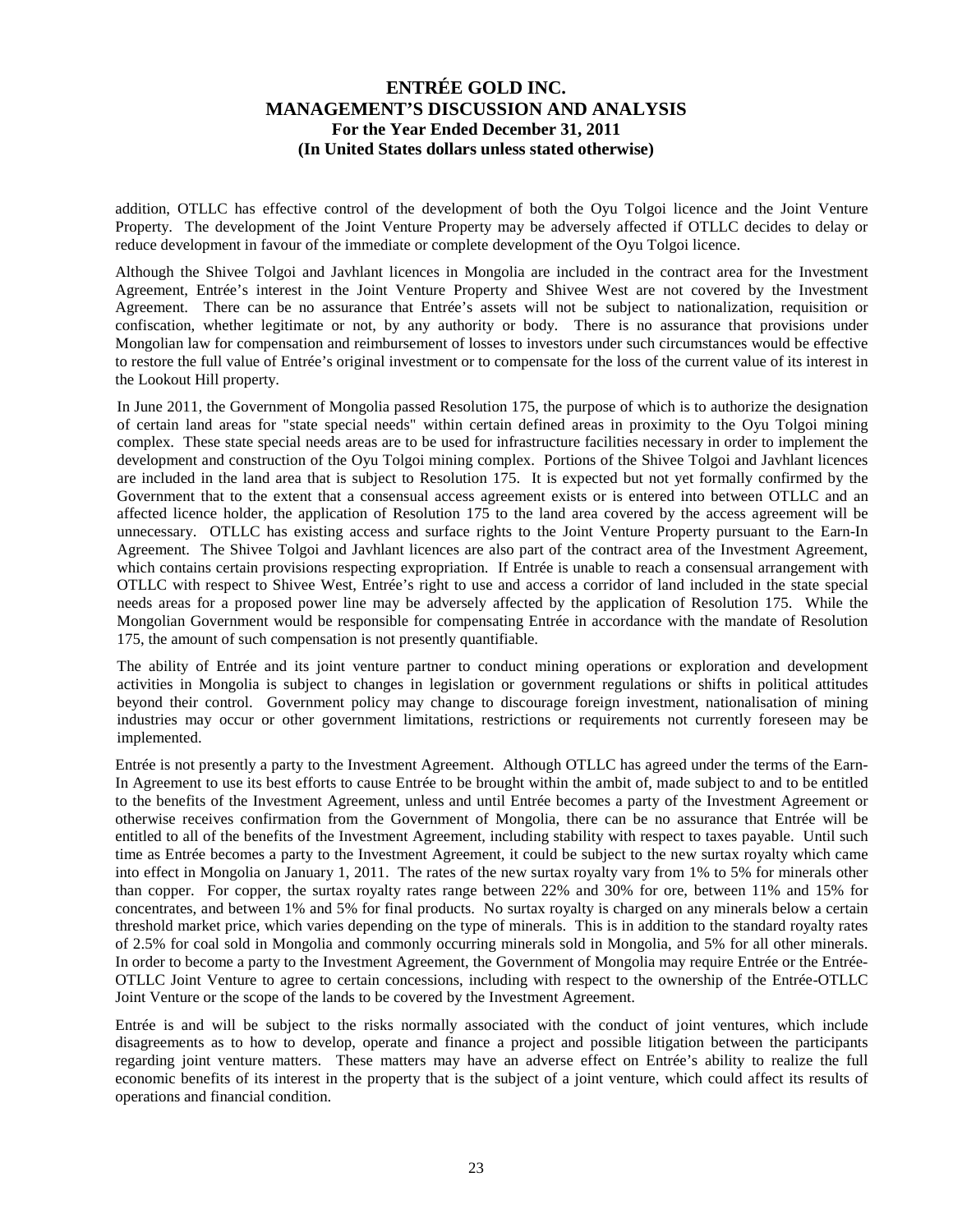Recent global financial and market conditions have been subject to increased volatility as a result of, among other things, apprehension over the ongoing debt crisis in the Eurozone and Japan, and concerns that the Chinese economy is slowing, which may impact the ability of Entrée to obtain equity or debt financing in the future and, if obtained, on terms favourable to Entrée. If Entrée cannot raise the money that it needs to continue exploration of its mineral properties, there is a risk that Entrée may be forced to delay, scale back, or eliminate certain of its exploration activities. If these increased levels of volatility and market turmoil continue, Entrée's operations could be adversely impacted and the value and the price of the Company's common shares could be adversely affected.

The estimates of reserves and resources, including the anticipated tonnages and grades that will be achieved or the indicated level of recovery that will be realized, are estimates only and no assurances can be given as to their accuracy. Such estimates are, in large part, based on interpretations of geological data obtained from drill holes and other sampling techniques. Actual mineralization or formations may be different from those predicted. Reserve and resource estimates are materially dependent on prevailing market prices and the cost of recovering and processing minerals at the mine site. Market fluctuations in the price of metals or increases in the costs to recover metals may render the mining of ore reserves uneconomical and materially adversely affect operations.

There is no assurance that a commercially viable mineral deposit exists on any of the exploration properties in which Entrée has an interest. There is also no assurance that, even if commercial quantities of ore are discovered, a mineral property will be brought into commercial production. The discovery of mineral deposits is dependent upon a number of factors, not the least of which is the technical skill of the exploration personnel involved. The commercial viability of a mineral deposit, once discovered, is also dependent upon a number of factors, some of which are the particular attributes of the deposit, such as size, grade and proximity to infrastructure, metal prices and government regulations, including regulations relating to royalties, allowable production, importing and exporting of minerals, and environmental protection. Most of the above factors are beyond the control of Entrée. If mineral reserves in commercially exploitable quantities are established on any of Entrée's properties (other than the Joint Venture Property, in which Entrée has a carried interest), Entrée will be required to expend substantial sums of money to establish the extent of the resource, develop processes to extract it and develop extraction and processing facilities and infrastructure. Although Entrée may derive substantial benefits from the discovery of a major deposit, there can be no assurance that such a resource will be large enough to justify commercial operations, nor can there be any assurance that Entrée will be able to raise the funds required for development on a timely basis. Entrée may be required to acquire rights to additional lands in order to develop a mine if a mine cannot be properly located on Entrée's properties. There can be no assurance that Entrée will be able to acquire such additional lands on commercially reasonable terms, if at all.

The shareholdings of each of Ivanhoe Mines and Rio Tinto in the Company together with Rio Tinto's pre-emptive rights, and Rio Tinto Holdings' 51% interest in Ivanhoe Mines, potentially give Ivanhoe Mines and Rio Tinto the voting power to influence the policies, business and affairs of Entrée and the outcome of any significant corporate transaction or other matter, including a merger, business combination or a sale of all, or substantially all, of Entrée's assets. In addition, OTLLC has operational control over the Joint Venture Property. OTLLC also has a right of first refusal with respect to any proposed disposition by Entrée of an interest in Shivee West, which is not subject to the Entrée-OTLLC Joint Venture. The share position in the Company of each of Ivanhoe Mines and Rio Tinto and the other rights of each may have the effect of delaying, deterring or preventing a transaction involving a change of control of the Company in favour of a third party that otherwise could result in a premium in the market price of the Company's common shares in the future.

Entrée must comply with licence and permitting requirements. In Mongolia, the Shivee Tolgoi and Javhlant exploration licences were converted to mining licences on October 27, 2009. These licences now have a term of 30 years, with two potential extensions of 20 years each. The total estimated annual fees in order to maintain the Shivee Tolgoi and Javhlant mining licences in good standing is \$1,100,000. Approximately \$500,000 of the total is recoverable from OTLLC.

In Nevada, maintenance fees must be paid to the Bureau of Land Management annually. For the 2011 assessment year, the aggregate fee for the Ann Mason Project is approximately \$138,000.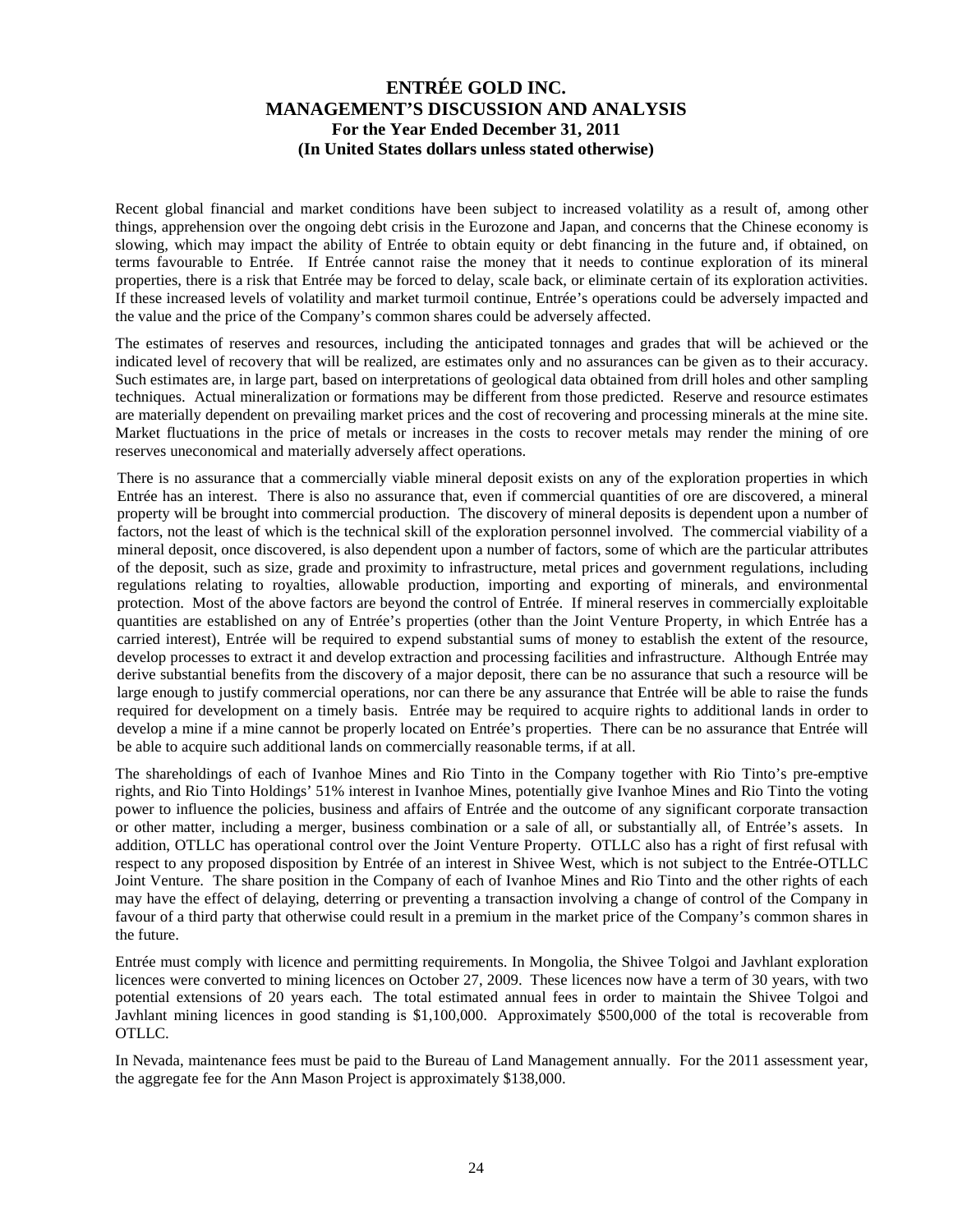In both Mongolia and Nevada, Entrée must comply with environmental regulations that govern air and water quality and land disturbance and provide mine reclamation and closure costs.

### **Disclosure Controls and Procedures**

Management is responsible for establishing and maintaining disclosure controls and procedures, which provide reasonable assurance that material information relating to the Company and its subsidiaries is accumulated and communicated to management to allow timely decisions regarding required disclosure. Management has evaluated the effectiveness of its disclosure controls and procedures as of December 31, 2011 and believes its disclosure controls and procedures are effective.

### **Internal Control over Financial Reporting**

Management is responsible for designing internal control over financial reporting, to provide reasonable assurance regarding the reliability of financial reporting and the preparation of financial statements for external purposes in accordance with US GAAP. Management evaluated the Company's internal control over financial reporting at December 31, 2011 and concluded that it is effective and that no material weakness relating to design or operations exists. No change in the Company's internal control over financial reporting occurred during the period beginning on October 1, 2011 and ended on December 31, 2011 that has materially affected, or is reasonably likely to materially affect, the Company's internal control over financial reporting.

### **Cautionary Note to United States Investors - Canadian Disclosure Standards in Mineral Resources and Mineral Reserves**

The terms "mineral reserve", "proven mineral reserve" and "probable mineral reserve" are Canadian mining terms as defined in accordance with NI 43-101 under the guidelines set out in the Canadian Institute of Mining, Metallurgy and Petroleum (the "CIM") Standards on Mineral Resources and Mineral Reserves, adopted by the CIM Council, as may be amended from time to time by the CIM.

The definitions of proven and probable reserves used in NI 43-101 differ from the definitions in the SEC Industry Guide 7. Under SEC Industry Guide 7 standards, a "final" or "bankable" feasibility study is required to report reserves, the three year history average price is used in any reserve or cash flow analysis to designate reserves and the primary environmental analysis or report must be filed with the appropriate governmental authority.

In addition, the terms "mineral resource", "measured mineral resource", "indicated mineral resource" and "inferred mineral resource" are defined in and required to be disclosed by NI 43-101; however, these terms are not defined terms under SEC Industry Guide 7 and normally are not permitted to be used in reports and registration statements filed with the SEC. Investors are cautioned not to assume that all or any part of mineral deposits in these categories will ever be converted into reserves. "Inferred mineral resources" have a great amount of uncertainty as to their existence, and great uncertainty as to their economic and legal feasibility. It cannot be assumed that all or any part of an inferred mineral resource will ever be upgraded to a higher category. Under Canadian rules, estimates of inferred mineral resources may not form the basis of feasibility or pre-feasibility studies, except in rare cases.

Accordingly, information contained in this MD&A containing descriptions of our mineral deposits may not be comparable to similar information made public by U.S. companies subject to the reporting and disclosure requirements under the United States federal securities laws and the rules and regulations thereunder.

### **International Financial Reporting Standards**

The Company is a "domestic" issuer under Canadian securities law and a "foreign private issuer" under SEC regulations. The Company files its financial statements with both Canadian and U.S. securities regulators in accordance with US